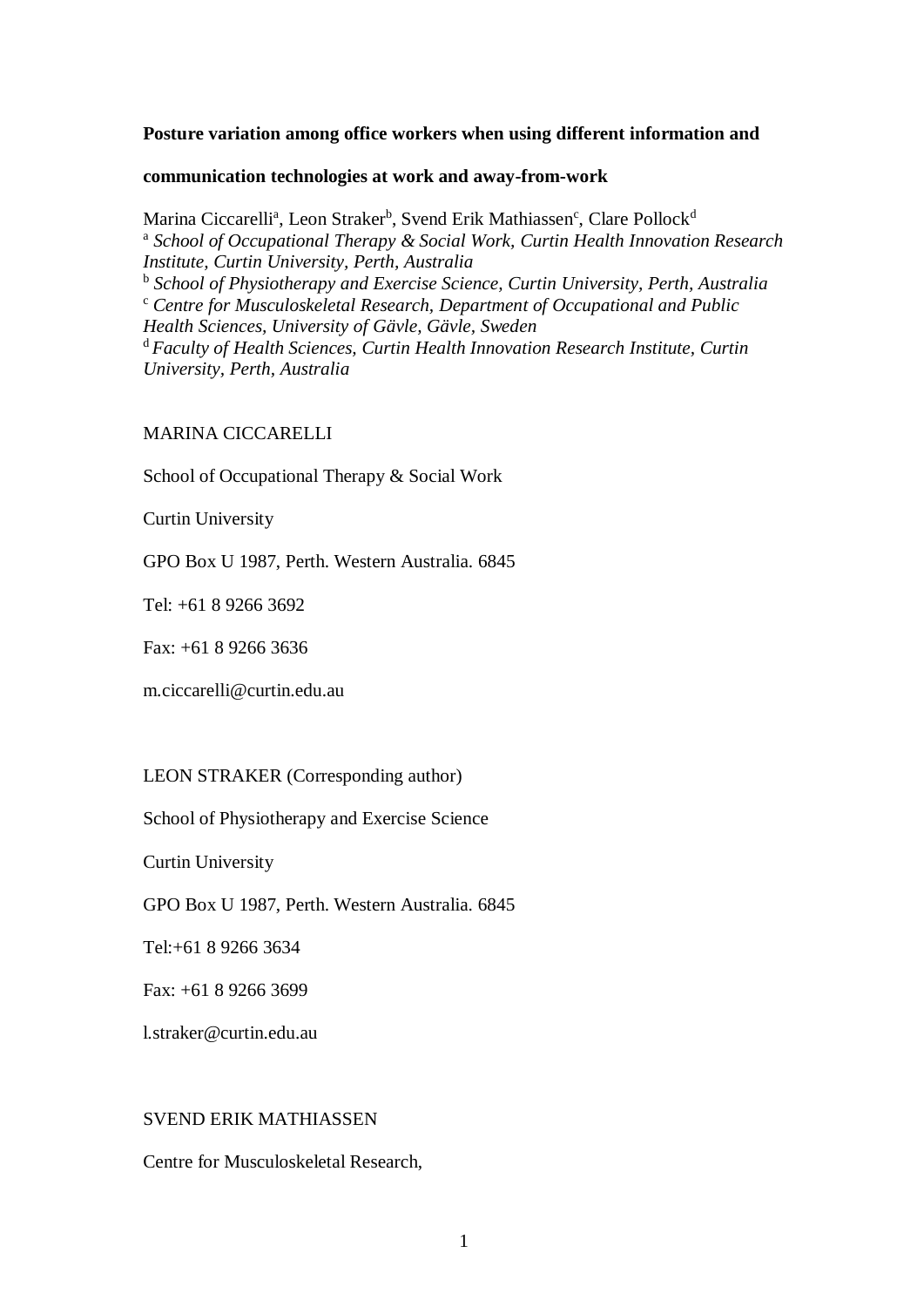Department of Occupational and Public Health Sciences,

Faculty of Health and Occupational Studies,

University of Gävle,

SE – 801 76 Gävle, Sweden.

Tel: +46 706 788158

svenderik.mathiassen@hig.se

CLARE POLLOCK

Curtin University

GPO Box U 1987, Perth. Western Australia. 6845

Tel: +61 8 9266 2467

Fax: +61 8 9266 2608

[c.pollock@curtin.edu.au](mailto:c.pollock@curtin.edu.au)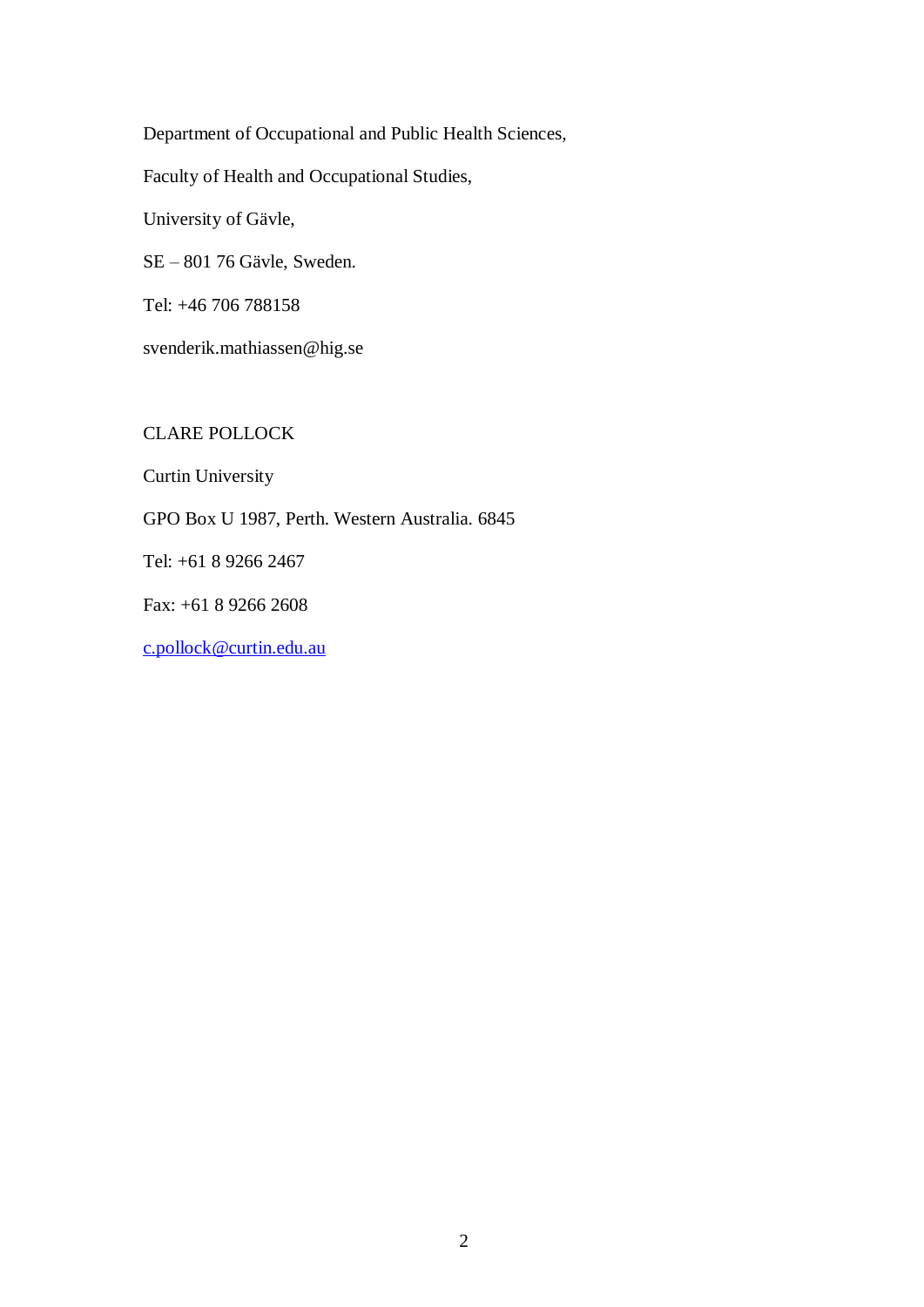### **Abstract**

Office workers perform tasks using different information and communication technologies (ICT) involving various postures. Adequate variation in postures and muscle activity is generally believed to protect against musculoskeletal complaints, but insufficient information exists regarding the effect on postural variation of using different ICT. Thus, this study among office workers aimed to determine and compare postures and postural variation associated with using distinct types of ICT. Upper arm, head and trunk postures of 24 office workers were measured with the Physiometer® over a whole day in their natural work and away-from-work environments. Postural variation was quantified using two indices;  $APDF_{(90-10)}$  and  $EVA_{(sd)}$ . Various ICT had different postural means and variation. Paper-based tasks had more non-neutral, yet also more variable postures. Electronics-based tasks had more neutral postures, with less postural variability. Tasks simultaneously using paper- and electronics-based ICT had least neutral and least variable postures. Tasks without ICT usually had the most posture variability. Interspersing tasks involving different ICT could increase overall exposure variation among office workers and may thus contribute to musculoskeletal risk reduction.

# *Keywords: ICT, posture, exposure variation analysis, APDF*

**Practitioner Summary**: This study in office workers assessed posture variation, believed to protect against musculoskeletal complaints. Electronics-based tasks had more neutral upper body postures but less posture variation than other tasks. Combining tasks based on different technologies could increase postural variation in and outside the job for office workers.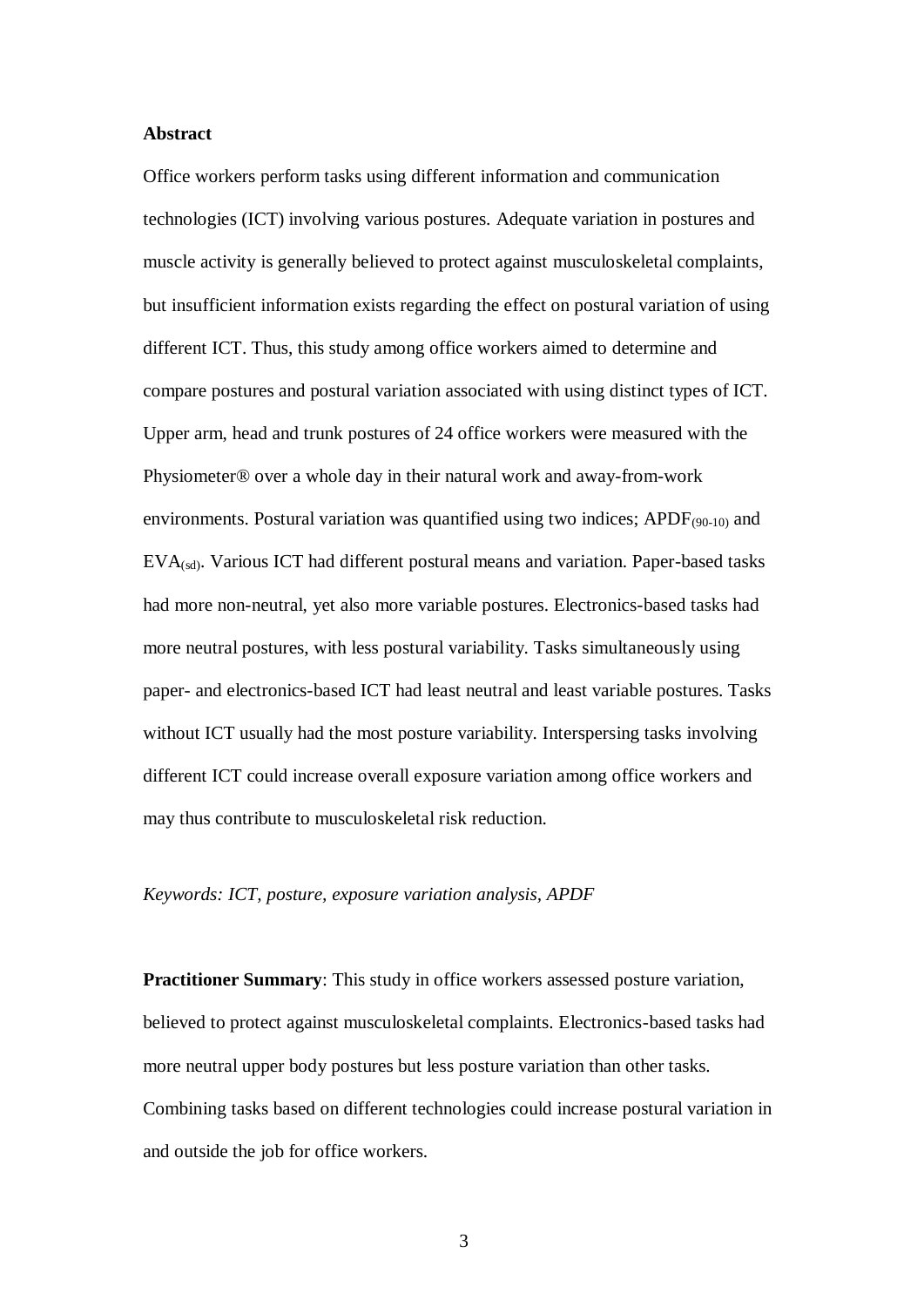### **1. Introduction**

Physical risk factors associated with the development of musculoskeletal disorders (MSDs) include constrained and awkward postures (van der Windt et al. 2000; Keyserling 2000; Gerr, Marcus, and Monteilh 2004) and duration of exposure to computer use (Griffiths, Mackey, and Adamson 2007; Katz et al. 2000; Korpinen, Pääkkönen and Gobba 2013; Village 2005). Amid the debate regarding thresholds for acceptable exposure amplitudes or durations of use, there is general emphasis on the importance of securing adequate variation in the postures associated with information and communication technology (ICT) use (Straker and Mathiassen 2009), based on the presumption that office work, and in particular computer-intensive tasks, are at great risk of not offering sufficient variation (Arvidsson, Hansson, Mathiassen and Skerfving,2006).

Variation refers to changes in exposures with respect to time (Mathiassen 2006). Postures with small or slow rates of change within a task or given time period lack variation and are sometimes referred to as 'static postures' (Briggs, Straker, and Greig 2004; Forde, Punnett, and Wegman 2002; Szeto, Straker, and O'Sullivan 2005). 'Static' postures have been linked to the development of musculoskeletal complaints (Wærsted, Bjørklund, and Westgaard 1991; Evans and Patterson 2000). Diversity relates to differences in postures used across subsequent tasks or time periods. Combining tasks with large diversity and/or large within-task variability can create a time line with substantial exposure variation (Mathiassen 2006), although the physiological effects of doing this are yet to be adequately characterised.

Various ergonomics interventions to reduce the risks associated with lack of postural variation have been discussed and trialed including; workstation redesign (Aarås et al. 2001; Liao and Drury 2000), job rotation (Fernström and Åborg 1999;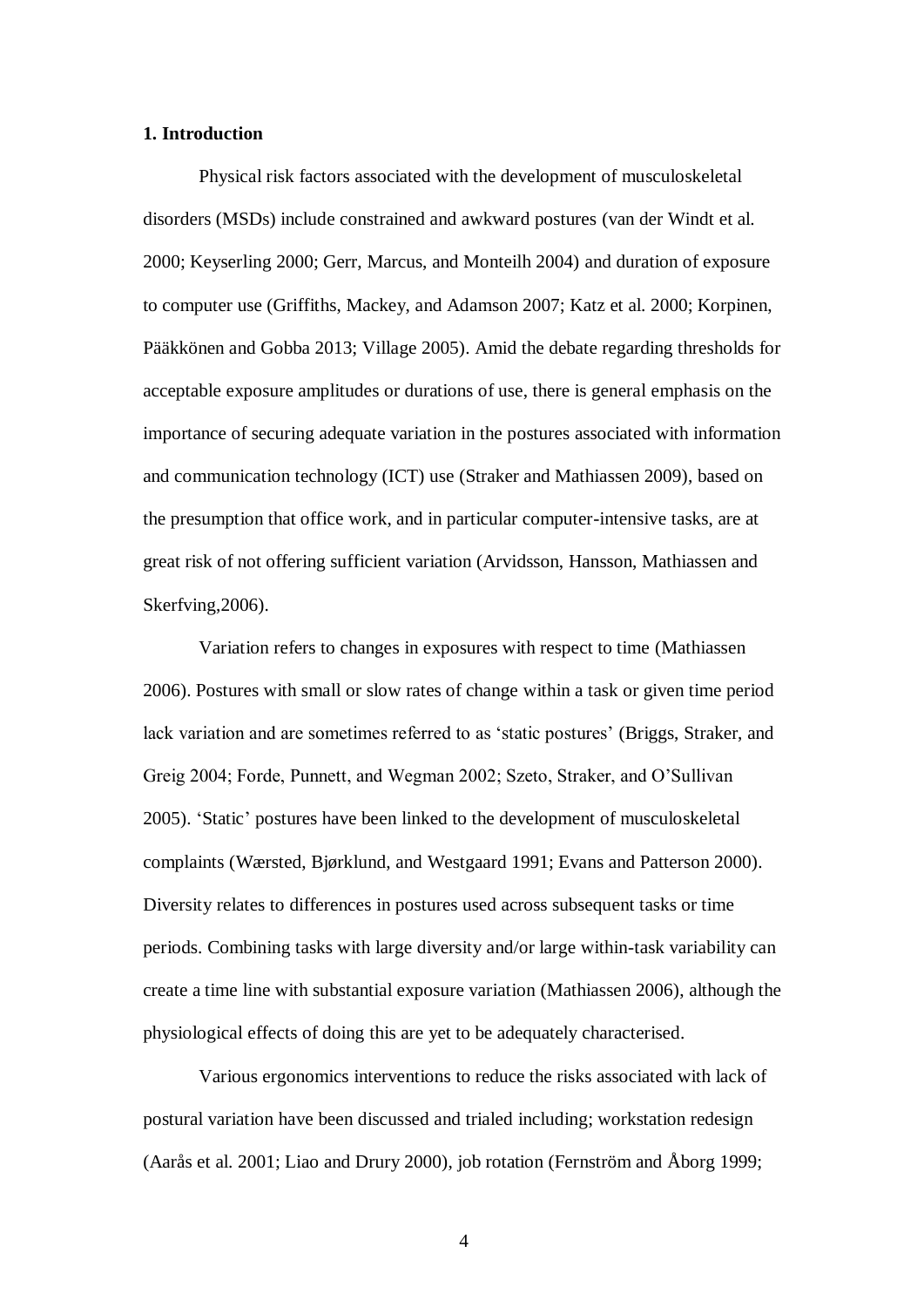Richter et al. 2009) and changed work-rest schedules (Balci and Aghazadeh 2003; McLean et al. 2001); however, there have been a limited number of studies to date that have documented the effects of such initiatives in terms of metrics quantifying postural variation (Delisle et al. 2004).

Some studies have reported on within-subject, within-day variability of postures in different occupations, but rarely in office settings (Arvidsson et al., 2012; Arvidsson et al., 2006; Mathiassen, Moller, & Forsman, 2003; Mathiassen & Paquet, 2010; Paquet, Punnett, Woskie & Buchholz, 2005; Svendsen, Mathiassen, & Bonde, 2005; van der Beek et al., 1995; Wahlstrom et al., 2010). Only a few studies have assessed postural diversity among the different tasks within a job, despite this being necessary to determine the result of interspersing different tasks to provide exposure variation (Hye-Knudsen et al. 2004; Möller et al. 2004; Wahlström et al. 2010). Additionally, there are a limited number of studies that have considered after-work (Mork and Westgaard 2005) or non-occupational (Azar et al. 2010) exposures despite the importance of including non-work related tasks in determining the risk of musculoskeletal disorders (Vroman and MacRae 2001; Cole and Rivilis 2004; Fredriksson et al. 2000). Consequently, little is known about the postural diversity among individuals in response to the demands of a range of tasks over the full course of the day, and particularly so among office workers.

This study aimed to quantify the variation in a sample of university office workers' upper body postures when using different ICT over the course of one week day, including non-work time, and determine if there was a difference in posture variation associated with using different ICT.

### **2. Method**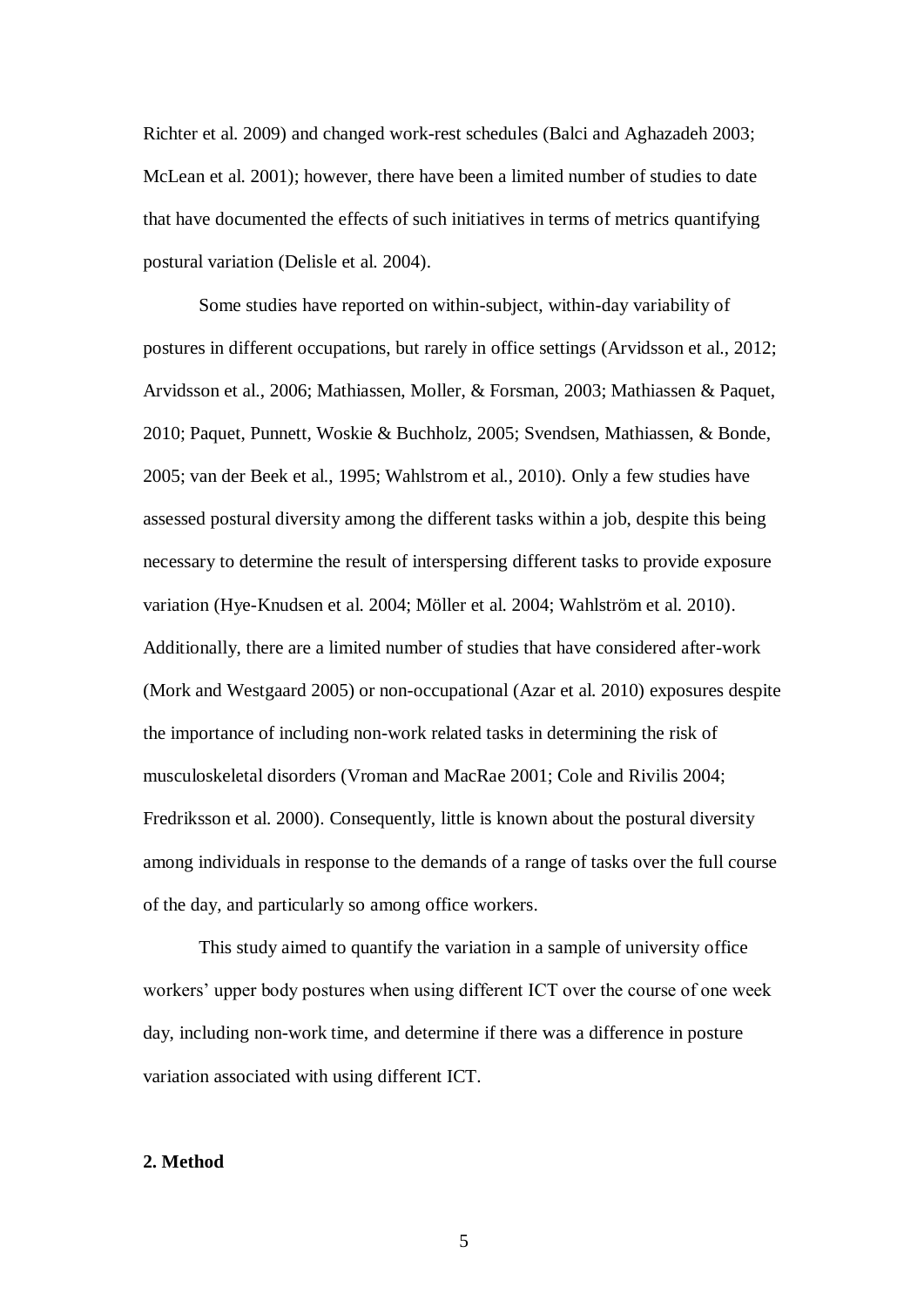## *2.1. Study design*

In this observational study, upper body postures adopted by office workers during the normal tasks they performed using different types of ICT, i.e. *Old*-, *New*-, *Combined*- and *Non-ICT* tasks - see classification definitions below – were measured for up to 12 hours during one week day. Tasks included those performed in naturalistic work locations and away-from-work locations, including the participants' community and home environments.

## *2.2. Participants*

A convenience sample of 24 (12 female and 12 male) right-handed office workers at a public university with a mean (SD) age 38.5(8.4) years was recruited. Eligibility criteria included self-reported daily use of computer-based ICT at their workplace. Those with a congenital or acquired musculoskeletal disorder, or who wore bi-focal lenses, were excluded. The Curtin University Human Research Ethics Committee approved the study and participants provided written informed consent prior to data collection.

## *2.3. Data collection*

Participants' dominant upper arm, head and upper trunk postures were recorded for up to a maximum of 12 hours (9am-9pm) during one week day; their standard work day was eight hours. Participants' tasks and type of ICT used were recorded at a one minute resolution by a trained observer in a HP Jornada 565™ personal data assistant (Hewlett Packard, Palo Alto, USA) using customised database software (PocketCreations™, OT International, Perth, Australia). Tasks were categorized as productive, self-care, leisure and instrumental activities of daily living, and use of ICT was noted in four categories (c.f. section 2.4). The task results are reported in detail elsewhere (Ciccarelli et al. 2011b). Postures were recorded (c.f.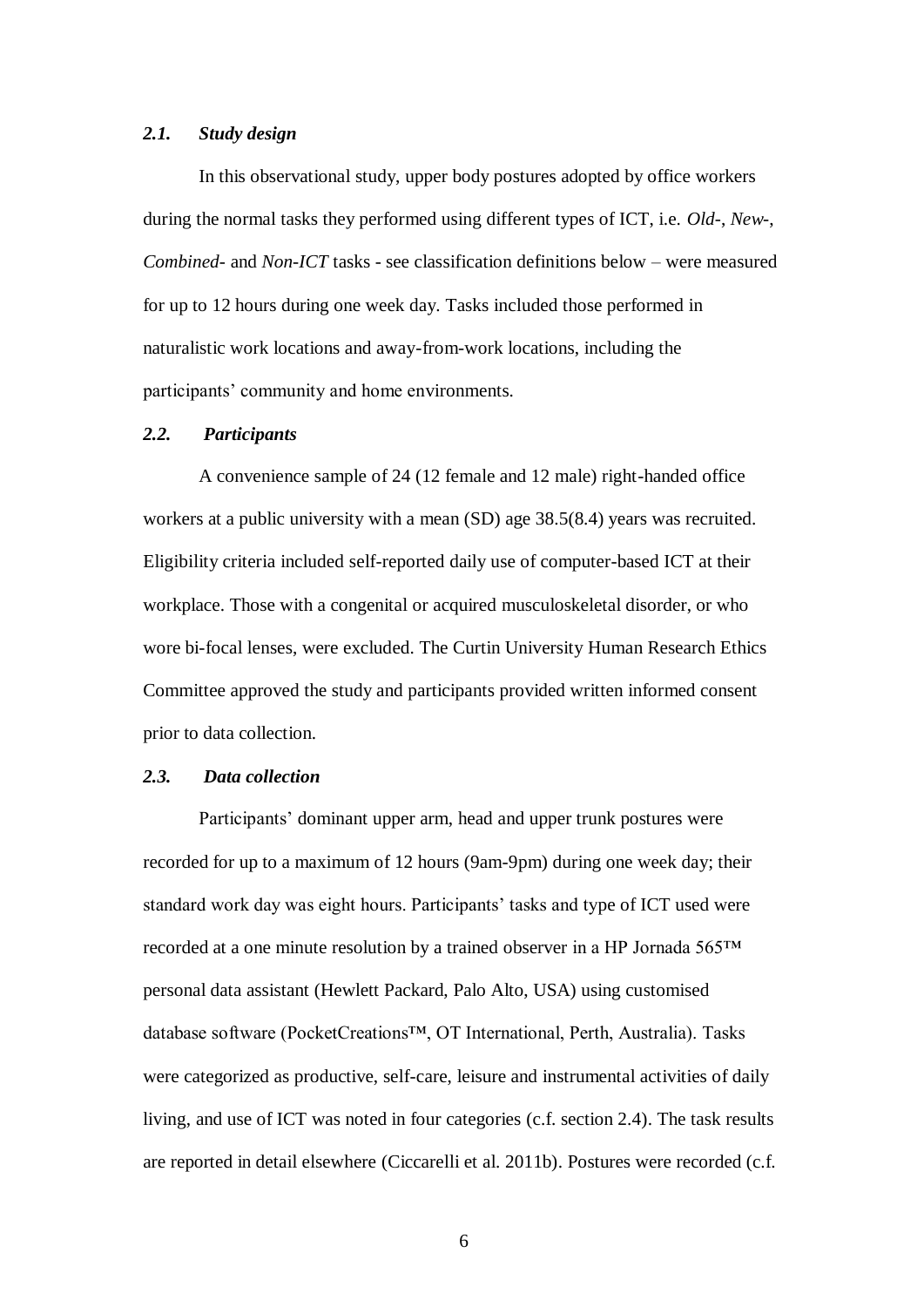section 2.5) simultaneous to task observations, which enabled calculation of posture amplitudes and variation for each ICT type used.

## *2.4. Measurement of ICT used*

Observations recorded the nature of the task, task location and the types of ICT used in real time. Types of ICT were categorized as being *Old-, New-, Combined*- or *Non-ICT* (Ciccarelli et al. 2011b). Examples of paper-based *Old ICT* tasks included reading a book or writing with a pen. *New ICT* included electronic interfaces that were computer-based, e.g., involving a desktop, laptop or hand held computer, or non-computer based, e.g., using a telephone or watching television. *Combined ICT* included tasks involving simultaneous use of both *New* and *Old ICT,*  such as using a keyboard/monitor to compose a document while referring to hard copy notes (i.e., a computer-based *Combined ICT* task) or talking on the telephone while handwriting notes (i.e., a non-computer-based *Combined ICT* task). *Non-ICT* tasks involved no form of paper- or electronic-ICT and examples include face-toface meetings, eating a meal, playing sport, or driving a vehicle.

The resulting observation data file consisted of a continuous time-line of categorized ICT tasks registered at a minute-to-minute resolution, which could then be synchronized with posture measurements.

## *2.5. Kinematic measurement*

Bi-planar electronic inclinometers (Physiometer PHY-400<sup>®</sup>, Premed A/S, Oslo, Norway) measured the position of the dominant upper arm, head and upper trunk relative to gravity, in the frontal and sagittal planes. The inclinometers were strapped in place on the lateral surface of the dominant upper arm midway between the elbow and shoulder, to the back of the head, and between the third and fifth thoracic vertebrae. Output was sampled at 10Hz, and stored temporarily in a small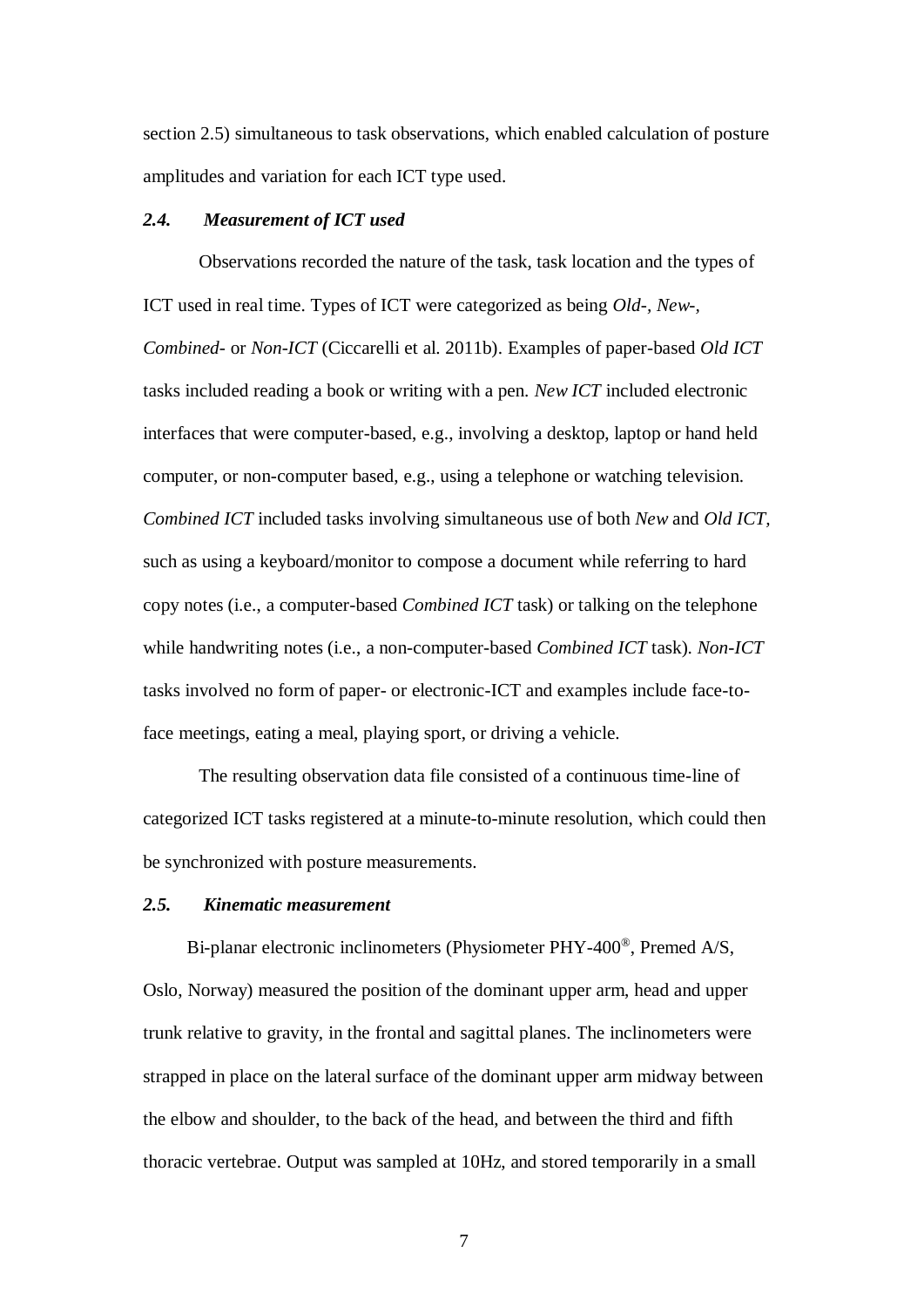portable computer (HP 200LX Palmtop®, Hewlett Packard, Palo Alto, USA), worn in a pouch around the participant's waist.

The inclinometers had functional ranges of 120º and were adjusted to cover 90º flexion and 30º extension for arm, head and trunk, 90º arm abduction and 30º arm adduction, and 60º left and right lateral bending of the head and trunk. Postural calibration was performed with each participant standing upright facing forwards, with both arms hanging by the side. Some crosstalk between planes was observed; however, a validation study found the inclinometers were accurate to an acceptable level, in comparison to optical and electromagnetic motion analysis systems for movements of moderate velocity and range (Straker et al. 2010). Arm elevation angles with respect to the line of gravity were calculated from the quality controlled recordings of arm abduction and arm flexion values using spherical geometry algorithms. This procedure also reduced the effect of Physiometer crosstalk (Straker et al. 2010).

# *2.6. Data processing*

Postural data from the entire 12 hour observation period for each participant were processed to create a line graph representation of the frontal and sagittal plane postures of the arm, head and trunk. Postures were calculated over the whole day, and also for each task stratified by ICT type using the time-coded text file describing the participant's tasks and ICT use throughout the day (cf. section 2.4.).

For each ICT type, mean postures and standard deviations were determined, as well as the cumulative amplitude probability distribution function (APDF). From this, the range between the 10<sup>th</sup> and 90<sup>th</sup> percentiles (APDF<sub>(90-10)</sub>) was calculated as one index of variation. A higher APDF(90-10) indicates larger posture variation.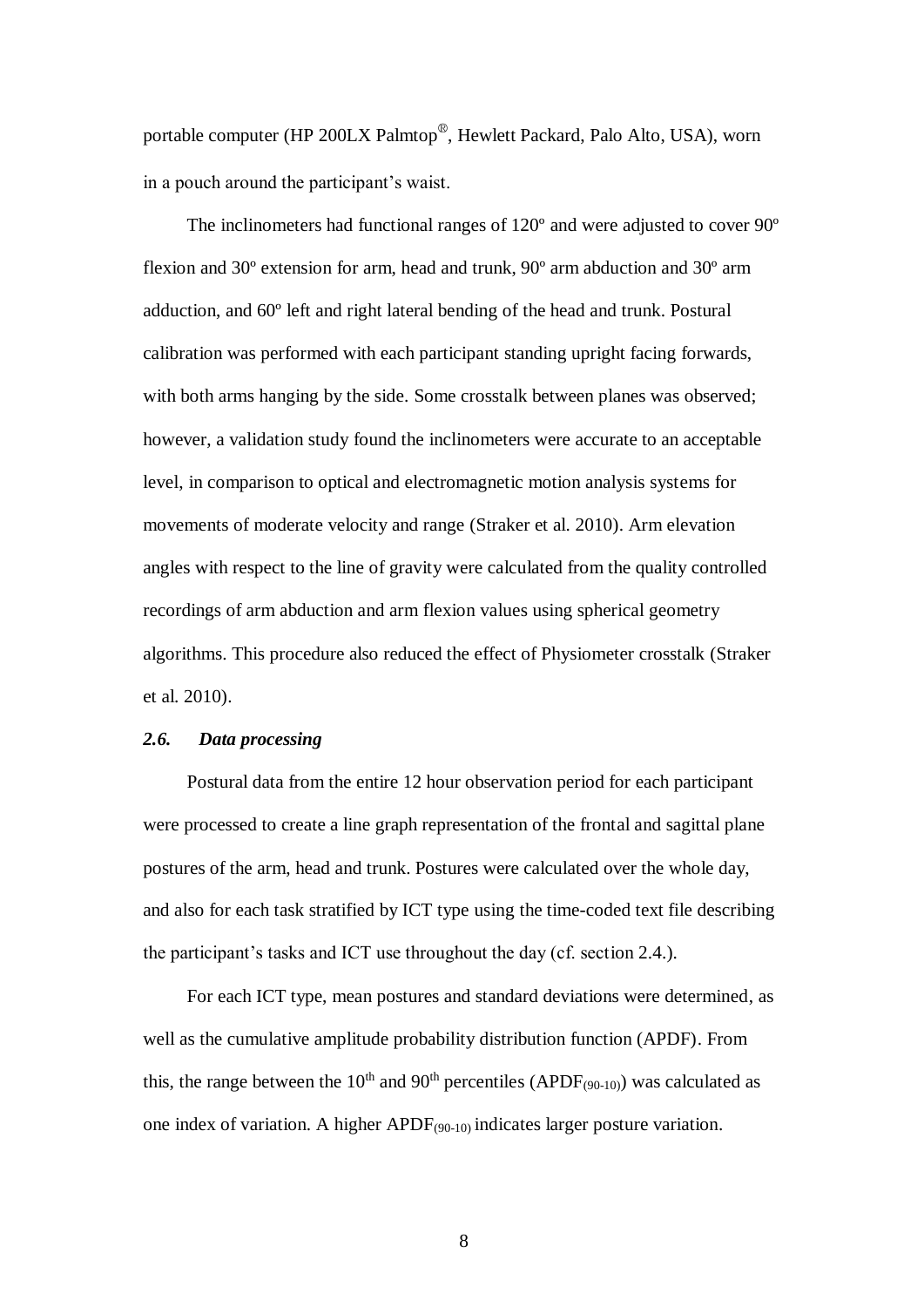A second variation index based on exposure variation analysis (EVA)

(Mathiassen and Winkel 1991) was calculated for posture variables within each ICT type to characterize the duration of uninterrupted periods spent in different posture categories. The EVA matrix comprised seven time period classes on a logarithmic scale (0-1, 1-3, 3-7, 7-15, 15-31, 31-63, 63+seconds). For the exposure amplitude in the EVA matrix, ten equidistant amplitude intervals across the 120º physiological range of movement were formed for each posture (upper arm, head, trunk). The standard deviation of the cell values of the EVA matrix  $(EVA_{(sd)})$  was calculated to provide a crude, overall index of exposure variation. Low  $EVA_{(sd)}$  values represent a broad dispersion of posture amplitudes and/or a broad range of durations that postures were kept within the same amplitude class and thus higher variation. High  $EVA_{(sd)}$  values represent a limited spread of amplitude and/or durations and thus lower variation.

# *2.7. Statistical Analyses*

Overall differences in mean,  $APDF_{(90-10)}$  and  $EVA_{(sd)}$  of the dominant upper arm, head and trunk postures between the four ICT types were determined using oneway repeated measures analysis of variance (RANOVA). Planned-pairwise comparisons compared each pair among the four ICT task categories for posture mean values, and for posture variation expressed by APDF $_{(90-10)}$  and EVA $_{(sd)}$ . A p < .05 was used as the limit of significance, with probabilities between .10 and .05 noted as trends. No adjustment for multiple comparisons was used, to balance Type I and Type II errors (Bland and Altman 1995; Perneger 1998; Feise 2002). Sphericity was determined using Mauchly's Test, prior to calculating within-participant tests. Where sphericity could not be assumed, results were adjusted using the Huynh-Feldt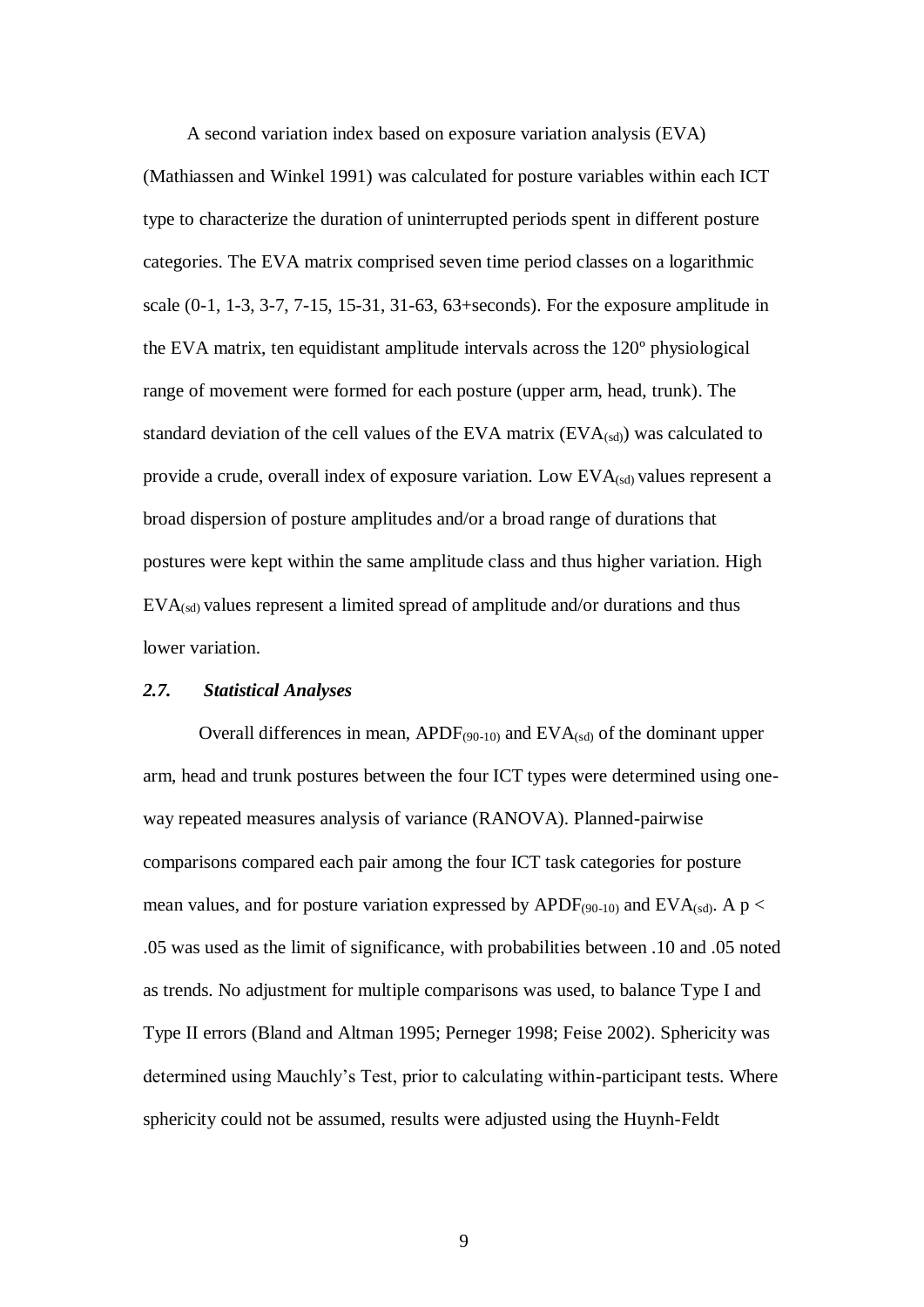correction. Analyses were performed using the Statistical Package for the Social Sciences (SPSS; v.20).

### **3. Results**

#### *3.1. Time spent using different ICT across the day*

In total, a mean (SD) of 642 (40) minutes of task observations and postural recordings were made per participant. This is less than the intended duration of 720 minutes, reflecting the time required to complete procedural tasks related to the study that were not part of the participant's daily routine, including changing batteries in the portable computer, saving data from the morning collection period, and checking the position and fixture of the postural monitoring equipment.

About two thirds of the observation time (mean  $(SD) = 432 (48)$  minutes) were spent at the participants' workplace, and one third (210 (28) minutes) of observations were in other locations including community and home environments. Observation data identified that the dominant combinations of ICT and location were *computer-based New ICT* tasks performed at work (mean 173 minutes), *Non-ICT* tasks at work and other locations (mean 135 minutes and 154 minutes respectively), and *Old ICT* tasks at work (mean 83 minutes). *Combined ICT* was used very briefly in all locations, with the highest mean of 19 minutes observed using paper and computer simultaneously at work.

### *3.2. Mean postures when using different ICT types*

The mean (SD) of postures (in degrees) when using different types of ICT, and the RANOVA statistics are shown in Table 1. *Old ICT* had less neutral mean head and trunk postures than *New ICT* and *Non-ICT*. For example mean head flexion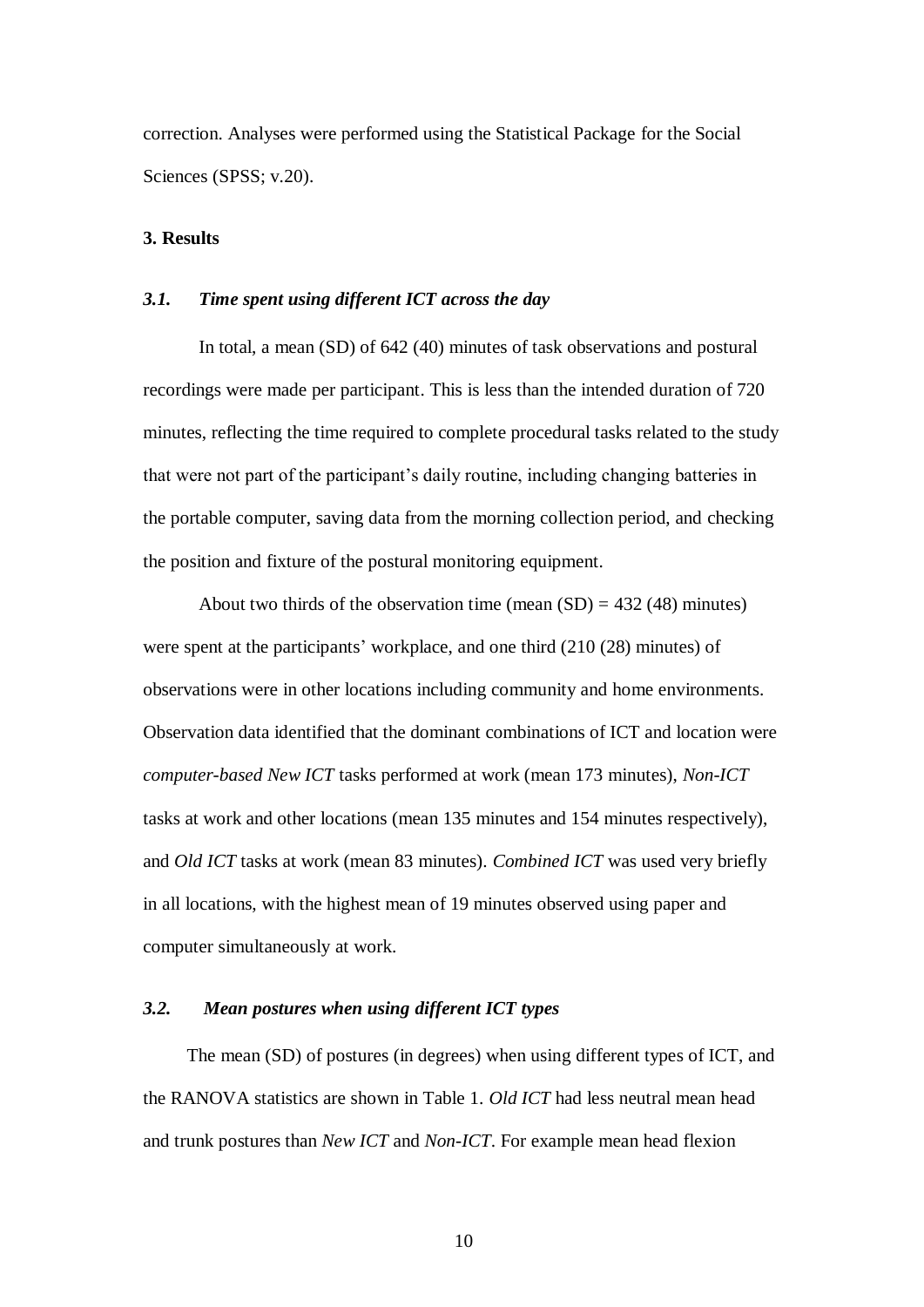during *Old ICT* was 8.8º more than *New ICT* (p<.001) and 9.4º more than *Non-ICT* (p<.001). Similarly mean trunk flexion during *Old ICT* was 4.3º more than *New ICT* (p=.007) and 5.9º more than *Non-ICT* (p<.001). *New ICT* mean postures were not different to *Non-ICT* postures. *Combined ICT* mean head flexion was equally nonneutral as *Old ICT.*

## *Insert Table 1 about here*

# *3.3. APDF(90-10) of postures when using different ICT types*

Descriptive statistics of APDF<sub>(90-10)</sub> for the 'whole day' upper arm, head and trunk postures and during the different ICT tasks, with RANOVA summary statistics are reported in Table 2. *New ICT* tasks and *Combined ICT* tasks had least or equal least postural range, i.e. least variation, for all kinematic variables. For example, the mean range in arm elevation during *New ICT* tasks was 12.2º less than *Non-ICT* tasks (p < .001). The mean range of head flexion during *New ICT* tasks was 15.0° less than in *Old ICT* tasks ( $p < .001$ ) and 10.4° less than *Non-ICT* tasks ( $p <$ .001). Trunk flexion during *New ICT* had a mean range 7.9 º less than during *Non-ICT* tasks (p = .005). The range of trunk lateral bending during *New ICT* was 13.8° less than during *Old ICT* ( $p = .001$ ) and 15.3° less than during *Non-ICT* tasks ( $p <$ .001). *Old ICT* tasks had the greatest postural range for head postures; otherwise *Non-ICT* tasks had the greatest ranges.

# *Insert Table 2 about here*

## *3.4. Standard deviation of Exposure Variation Analysis (EVA(sd)) of postures*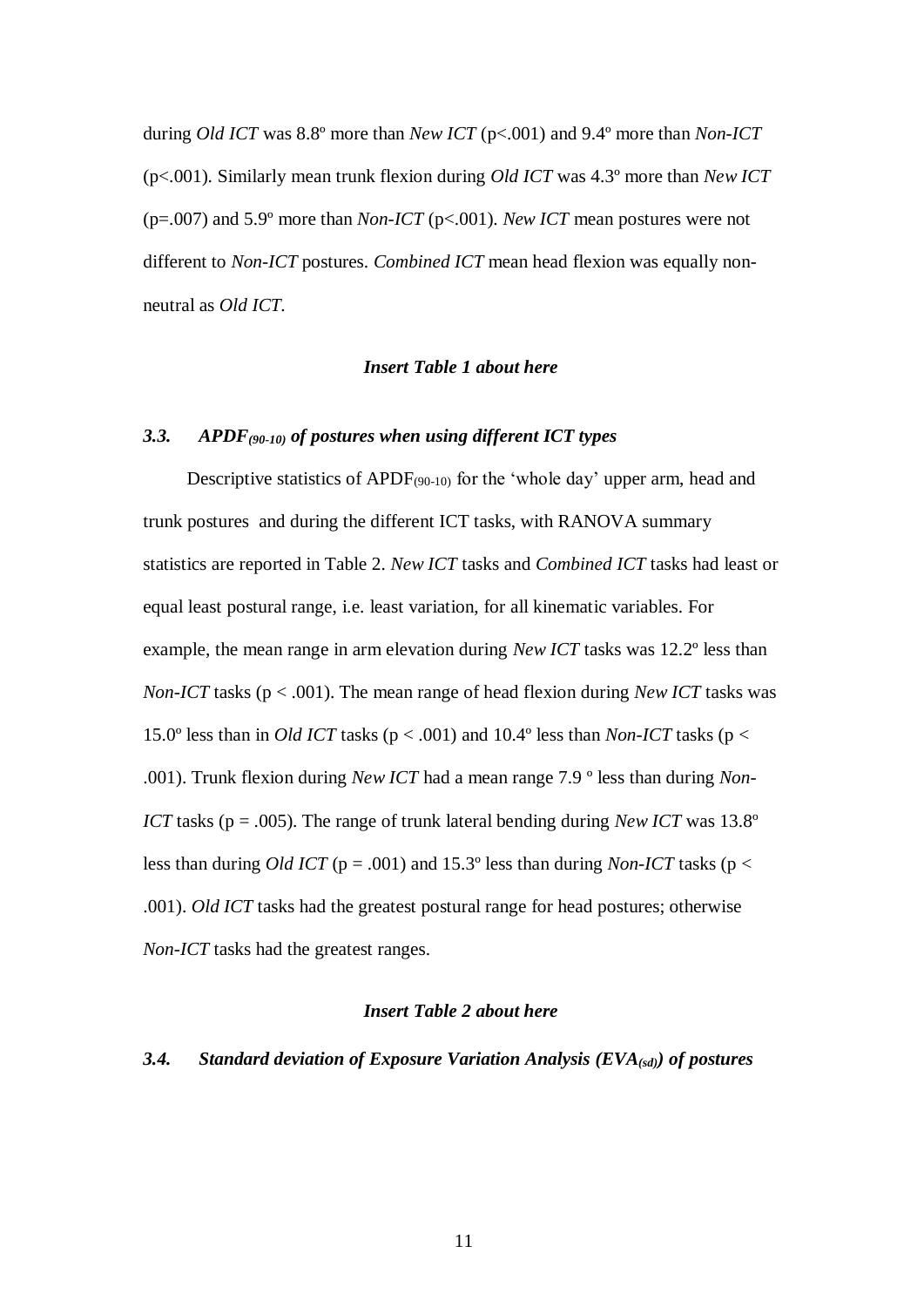Descriptive statistics of  $EVA_{(sd)}$  of upper arm, head and trunk postures for the 'whole day' recording period and during the different ICT tasks, with RANOVA summary statistics are in Table 3.

*New ICT* tasks and *Combined ICT* tasks often had greatest EVA<sub>(sd)</sub>; i.e., least variation, for arm, head and trunk kinematic variables. For example, arm abduction during *New ICT* tasks had an EVA<sub>(sd)</sub> that was 0.8 % time more than *Old ICT* tasks (p  $= .035$ ) and 1.6%time more than *Non-ICT* tasks ( $p < .001$ ). Head flexion EVA<sub>(sd)</sub> during *New ICT* tasks was 0.5%time more than *Old ICT* tasks (p = .001) and *Non-ICT* tasks (p <.018). Trunk flexion EVA<sub>(sd)</sub> during *New ICT* tasks was 1.0%time more than during *Non-ICT* tasks ( $p < 011$ ). Head posture variation was greatest according to  $EVA_{(sd)}$  during *Old ICT* tasks, otherwise  $EVA_{(sd)}$  showed greatest variation during *Non-ICT* tasks.

### *Insert Table 3 about here*

#### **4. Discussion**

Our study demonstrated upper arm, head and trunk posture differences between ICT types, both in terms of mean postures used and with respect to withintask postural variation. Thus, interspersing ICT types represents a potential for enhanced overall postural variation for office workers.

4.1 Old vs New ICT tasks

Interestingly, the potentially beneficial task characteristics of neutral mean postures and greater postural variation typically did not co-occur within the same ICT task type. For example, head and trunk postures were often more neutral, but also less variable during *New ICT* tasks, compared with *Old ICT* tasks. This finding is consistent with a prior study on the impact of display height on posture when using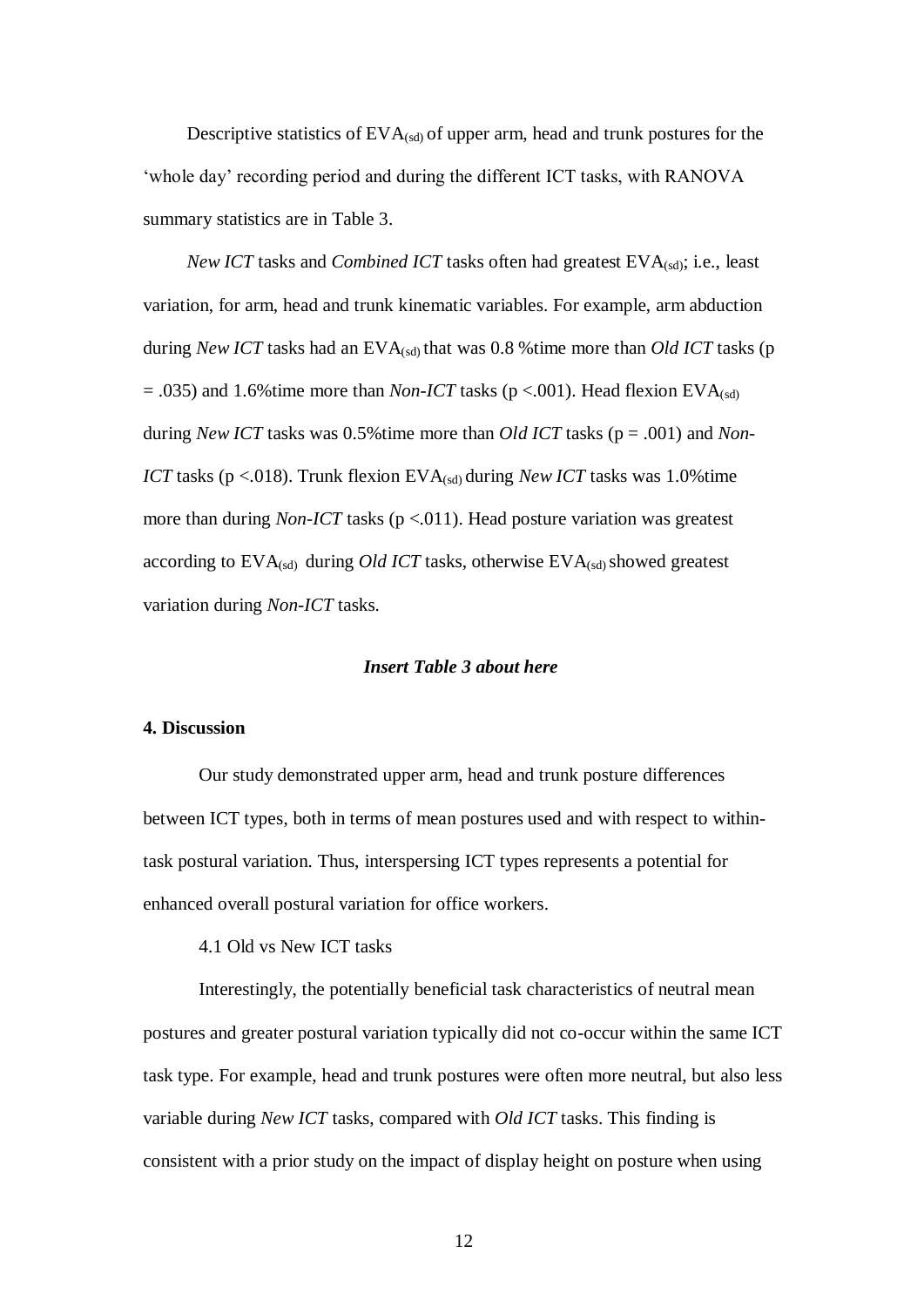different types of ICT (Straker et al. 2008) and suggests that the lower postural variability during *New ICT* tasks may reduce the benefits of the more neutral upper body postures associated with this ICT. There is a paucity of studies that have measured postural variability among office workers within workplace settings, against which we can compare our findings. A recent field study by Bruno Garza and colleagues (2012) measured variability of posture and muscle activity among computer operators performing their typical work duties in the workplace for durations of up to three hours. They identified that idle activities during computer work produced the largest variability in all upper body postures measured; however, in our study we did not differentiate periods of active keyboard and mouse use from idle periods where the hands either hovered over the keyboard or rested on the mouse.

The less neutral head postures during mainly computer-based *New ICT* tasks in our study were similar to the reported postures of other computer operators (Bruno Garza et al. 2012; Sommerich, Joines, and Psihogios 2001; Seghers, Jochem, and Spaepen 2003; Psihogios et al. 2001; Szeto, Straker, and O'Sullivan 2005; Arvidsson et al. 2006). Others have found that the most head extension and least postural variation in the neck or trunk of computer users during keyboarding tasks; while mouse use resulted in the least postural variability of the head (Bruno Garza et al. 2012).

We had anticipated less neutral arm postures, in addition to less neutral head and trunk postures, during *Old ICT* tasks compared to *New ICT* tasks but this was not the case. Examination of the recorded task observations suggested that similarities in mean arm elevations during *Old ICT* and *New ICT* tasks were a result of close positioning of the mouse to the keyboard, and stabilisation of the forearm on the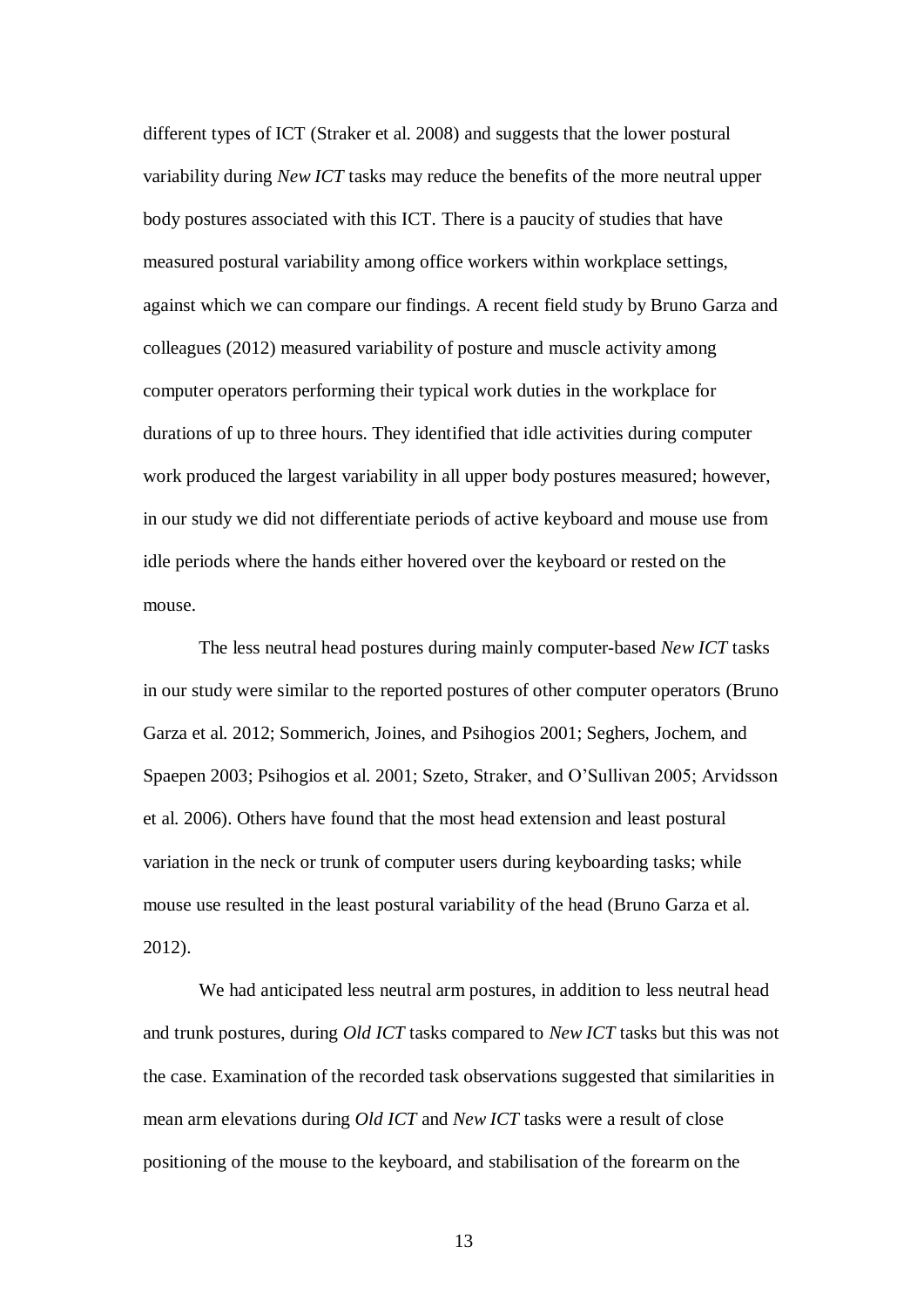desktop during both reading/writing and keyboard/mouse tasks. Bruno Garza et al (2012) reported small variability of the shoulder occurred during both mouse and keyboard use; a finding consistent with the stabilisation of the forearm to allow for neutral arm postures as observed in our study.

### 4.2 Combined ICT tasks

Whilst the potentially beneficial task characteristics of more neutral mean postures combined with greater variability did not co-occur, the potentially detrimental task characteristics of less neutral postures and less variability where both observed during *Combined ICT* tasks using paper and electronic interfaces simultaneously. Examination of the recorded task data suggested the poorer *Combined ICT* task postures were due to placement of the respective paper and electronic components. For example, when participants did perform *Combined ICT* tasks, the paper components were frequently placed on the desk, lateral to the keyboard and participants leaned laterally to the left to read from the paper copy, while their right hand remained anchored to the mouse or the keyboard. Although *Combined ICT* tasks showed both less neutral postures and less postural variation, the overall duration office workers were exposed to *Combined ICT* tasks was small over the whole day suggesting that for these workers *Combined ICT* tasks may only make a small contribution to MSD risk.

## 4.3 Non-ICT tasks

*Non-ICT* tasks were different from the other ICT types in terms of mean postures, and were thus a source of whole day postural variation for these office workers. Tasks such as toileting or consuming refreshments during scheduled or discretionary breaks, and walking between task locations involved mean arm elevation and head flexion values that were significantly different to *Old* and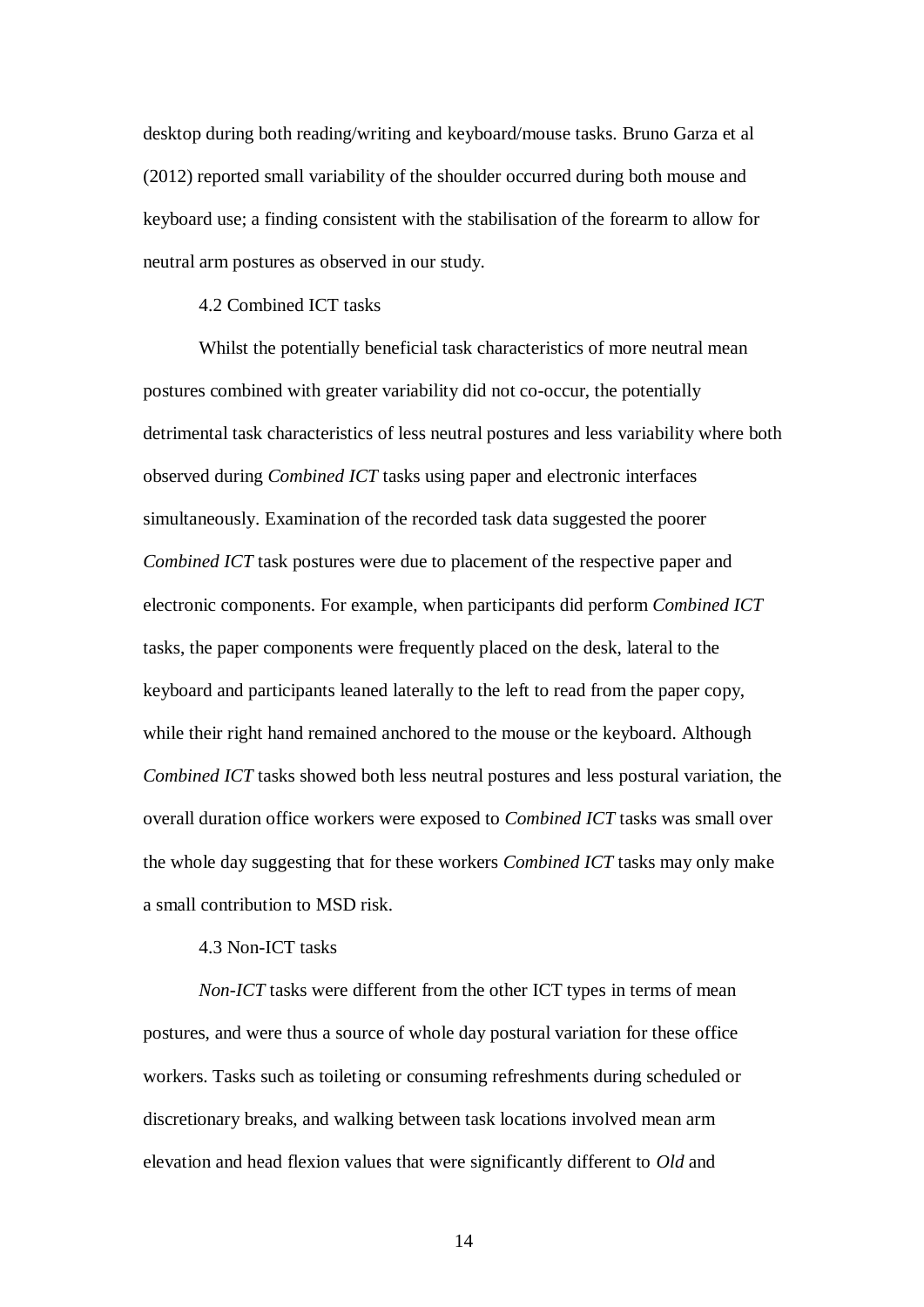*Combined ICT* tasks; and trunk flexion values different to the posture during *Old ICT* tasks*. Non ICT* tasks also often had the greatest within task variation.

Thus, according to the APDF $_{(90-10)}$  and EVA $_{(sd)}$  indices postural variation across the whole day increased for several posture variables when all tasks were included in the analysis as compared to using either type of ICT alone, due to both the diversity of *Non-ICT* task mean postures compared to other ICT tasks and the variability of postures within *Non-ICT* tasks.

Elevated arm postures during *Non-ICT* tasks related mainly to the handling of objects at a range of heights, including above shoulder. *Non-ICT* tasks observed thus included retrieving binders from above-shoulder height shelving in the office, or retrieving food preparation items during meal times from overhead kitchen cupboards. Low trunk flexion during *Non-ICT* tasks was associated with sitting or standing during meetings and self-care tasks, and when walking during, and between, tasks.

4.4 The trade-off between neutral and variable postures

Our finding that *New ICT* tasks were associated with more neutral mean postures but at the same time less variable postures, and that in contrast *Old ICT* and *Non-ICT* tasks were associated with less neutral mean postures but at the same time more variable postures, highlights the need to be cautious when attempting to classify the risk of MSDs based solely on mean postures. A review of workplace interventions aimed at reducing musculoskeletal symptoms among computers operators, found moderate evidence that workstation adjustments, and rest breaks combined with exercise, had no effect on musculoskeletal health (Brewer et al 2006). Future studies investigating the risk of MSDs associated with "awkward" postures or the efficacy of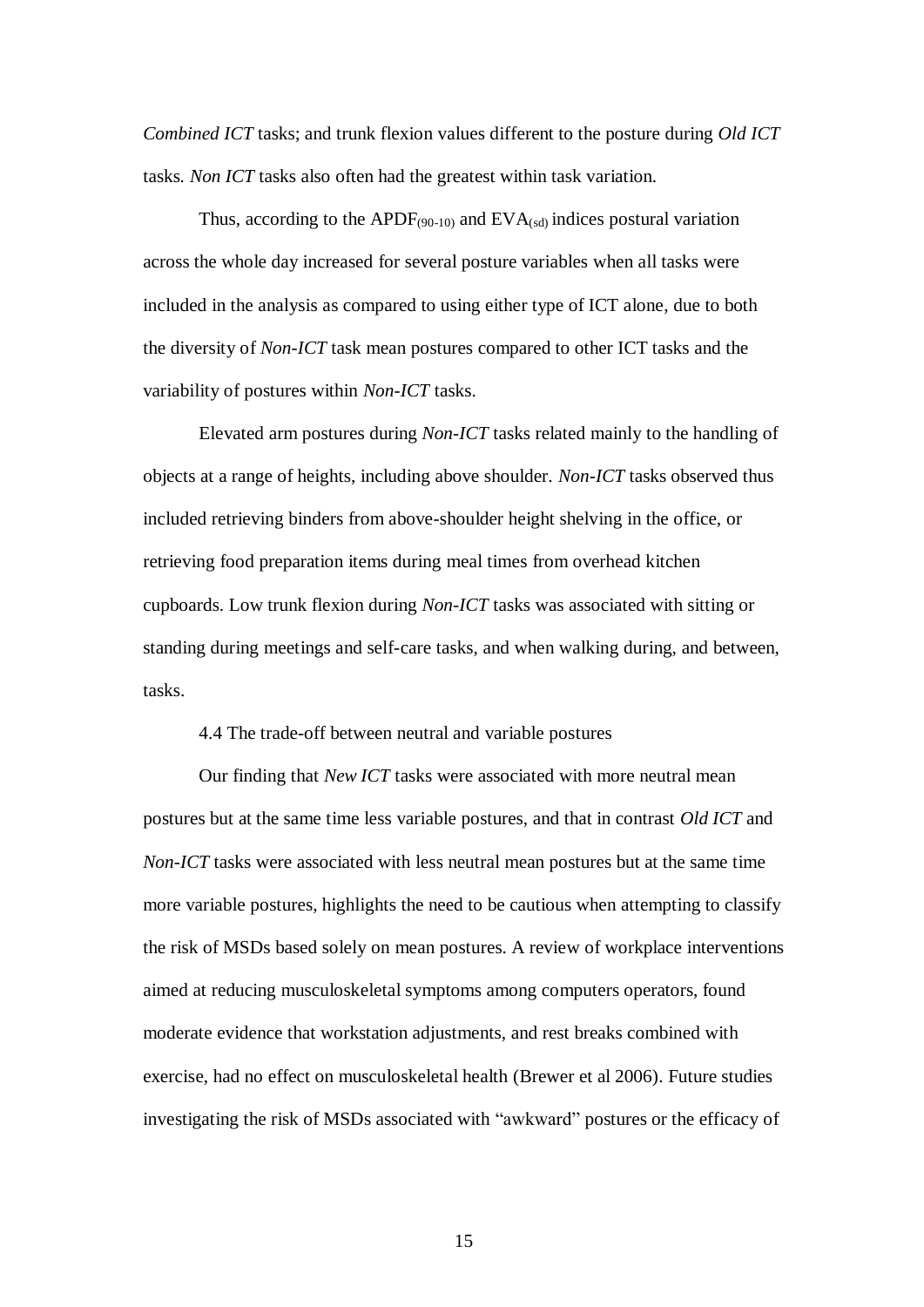interventions to reduce MSDs, therefore need to measure both the mean and variability of postures throughout and after the work day.

### 4.5 Metrics of postural variation

Two metrics were used to quantify posture variation in our study. The APDF<sub>(90-10)</sub> range describes how much amplitude varies, and similar approaches have previously been used to measure postural variation (Arvidsson et al. 2006; Maslen and Straker 2009; Kazmierczak et al. 2005; Wahlström et al. 2010). The EVA method has been used in prior studies of postures of the upper arm (Möller et al. 2004), head (Bao, Mathiassen, and Winkel 1996; Straker et al. 2008), and trunk (Torgén, Nygård, and Kilbom 1995; Vi 2006; Jansen, Burdorf, and Steyerberg 2001); however,  $EVA_{(sd)}$ , is a relatively new index proposed to represent variation (Delisle et al. 2006; Maslen and Straker 2009; Ciccarelli et al. 2011a). APDF(90-10) considers variability in terms of the amplitude range only, whereas the  $EVA_{(sd)}$  quantifies variability of both amplitude and the time spent at specific amplitude categories. For example, if there is variability in the duration of periods spent without interruption within different posture categories, the EVA $_{(sd)}$  index will be sensitive to this; whereas the APDF $_{(90-10)}$ index will not. However,  $EVA_{(sd)}$  does not discriminate if the posture is across high amplitude or long duration cells of the matrix; both of which may present as a heightened risk for MSDs. Thus, the two indices describe different expressions of variation, but in our data they generally supported each other when determining variability. Further use of the two indices to quantify risk of developing MSDs requires investigation and validation in epidemiology studies to determine whether they can, indeed, be used as indicators of risk for MSDs, and if so, what range of postural risk thresholds would apply.

4.6 Limitations and strengths of the study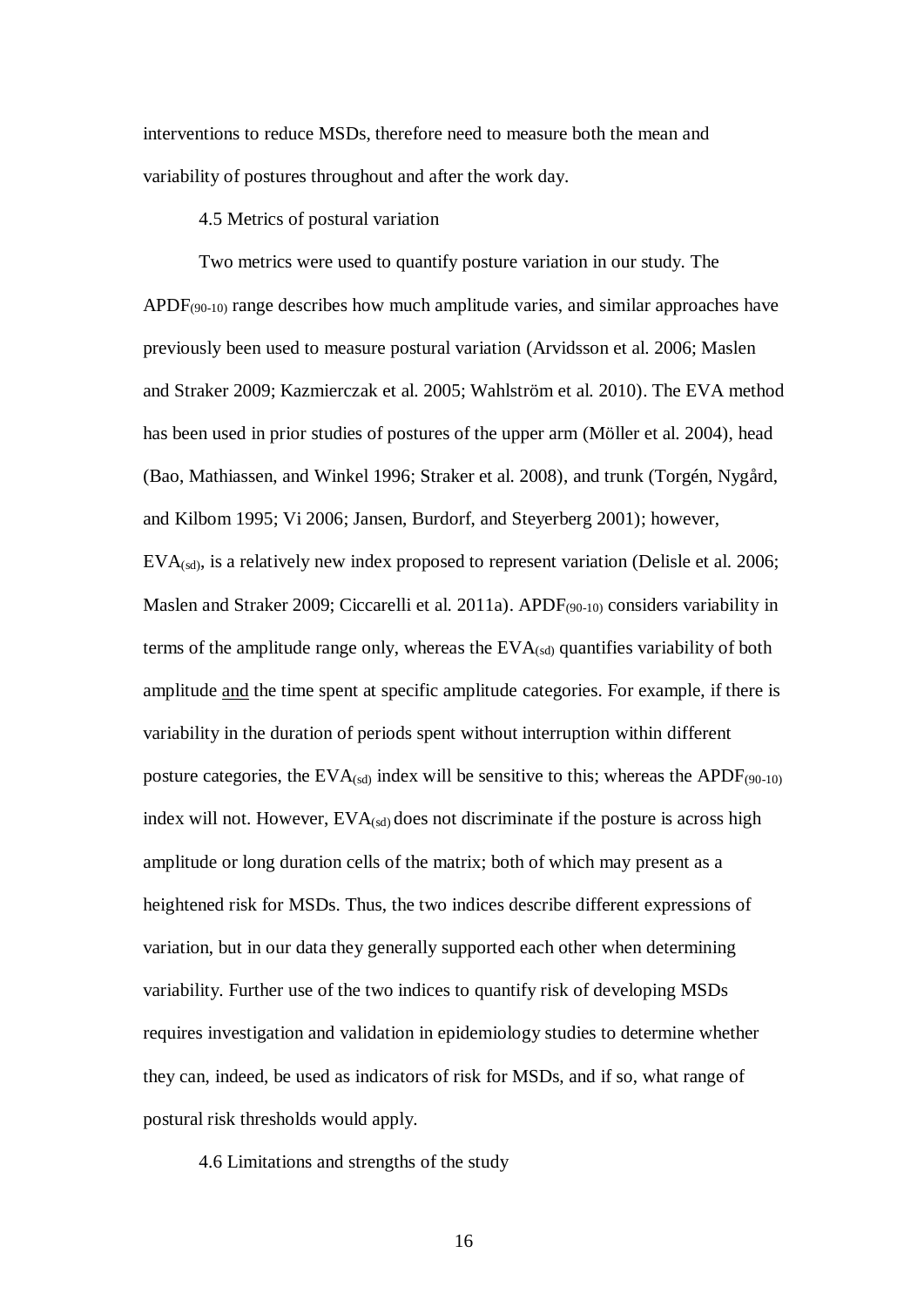The Physiometer PHY-400® inclinometers on the upper arm had a linear response up to 73º relative to vertical above which there was a sudden drop in values (to 0º) as the inclinometer approached horizontal. Therefore postural values for arm abduction and arm flexion above 73º were underestimated leading to a potential underestimate of mean posture and posture variation. However, based on other studies among office workers we believe that these "extreme" upper arm angles did not occur much (Fernström and Ericson, 1996; Delisle et al. 2006; Szeto et al. 2005), and thus that our data were only marginally effected. Some cross talk was present between arm flexion and abduction which is why arm elevation was also determined based on previously reported methods that reduce the impact of this crosstalk (Bao, Mathiassen, and Winkel 1996; Hansson et al. 2006) and thus provide greater confidence in the findings related to arm elevation.

Direct observation *in situ* was necessary to capture information about tasks performed and ICT used and presence of the observer may have influenced participants' postures and activities. However, throughout the observation and recording period participants adopted postures that were less than ideal, suggesting they were using their typical postures. Workers are likely to over-estimate durations of computer work (Heinrich, Blatter and Bongers 2004, IJmker et al. 2008), leading to under-estimation of a valid dose-response relationship between computer use and musculoskeletal symptoms (IJmker et al. 2010). In investigations of exposure and variation over long durations and/or where effects of the environment are to be considered, a field study is preferential to laboratory studies in order to increase representativeness of typical postures (Bruno Garza et al. 2012) or to self-reports of exposures in order to improve reliability of measurements (IJmker et al. 2010). However the labour intensiveness of this data collection method limited feasible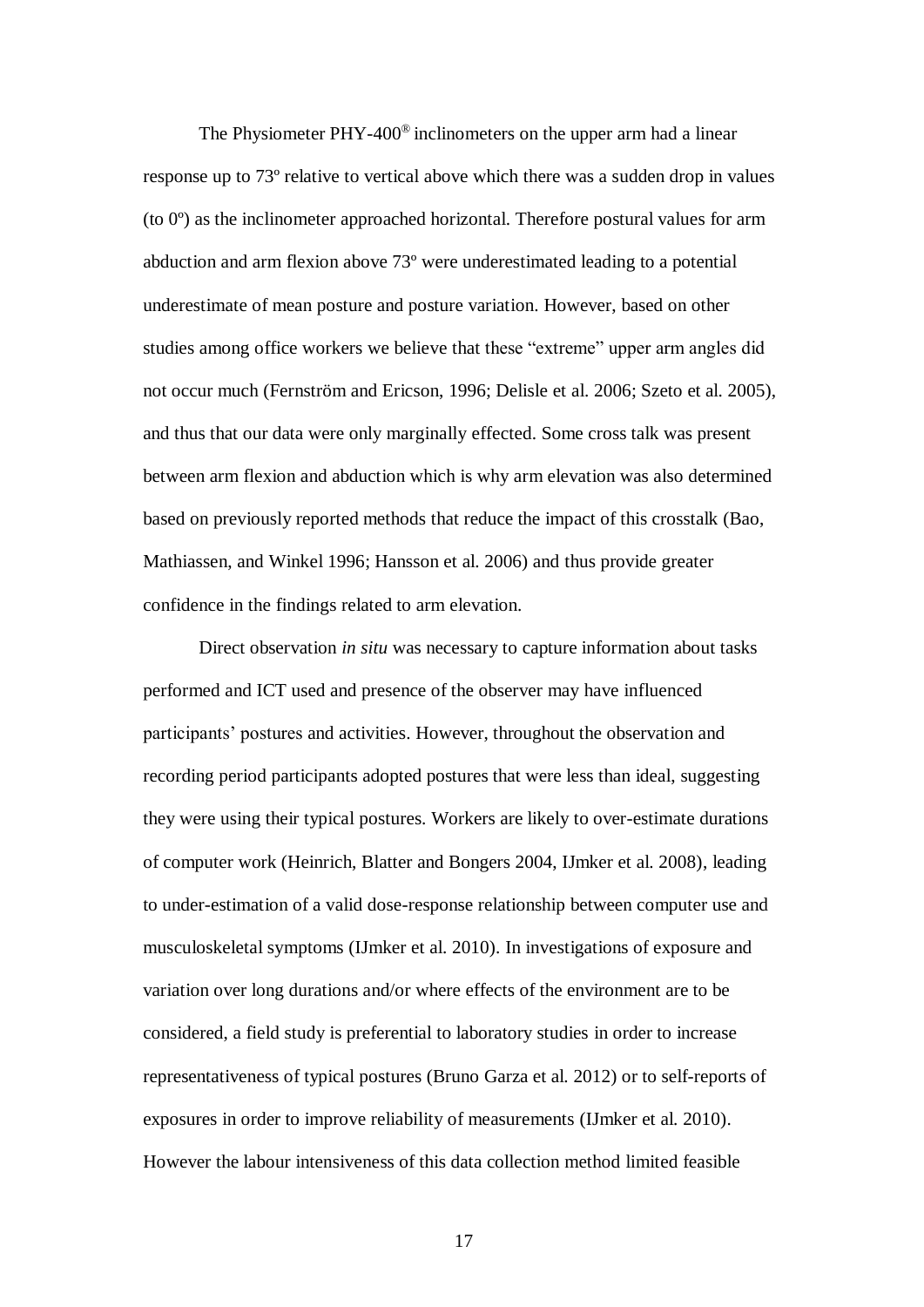monitoring to one day of direct posture measurement per participant. This limits the precision of estimates of individual participants' postures, and also implies that what seems to be variability between subjects may, to some extent, be variability between days of observation within subjects (Hansson et al. 2006; Mathiassen et al. 2006). Further, this study only examined 24 right-handed office workers at one organisation in one industry, and thus differences observed may not be generalisable to office workers irrespective of occupational setting.

The use of touch screen tablet computers was not observed during the data collection performed for this study in 2003, however these devices are likely to have an important impact on posture which should be investigated given the rapid growth in their occupational and leisure use.

Strengths of the study include the objective measures of posture simultaneously with task classification, the measure of both work and away-fromwork 'whole day' postures and tasks in the natural environment of a considerable number of office workers, and the use of two novel indices to quantify postural variation.

# **5. Conclusion**

The 24 office workers in our study used distinct ICT types to perform tasks at work and other locations over the course of one week day. Mean postures and posture variation differed between some of them.

*New ICT* tasks involved upper body postures that were more neutral than paper-based *Old ICT* tasks, although *Old ICT* tasks had greater posture variation. *Non-ICT* tasks often had the greatest postural variation and *Combined ICT* tasks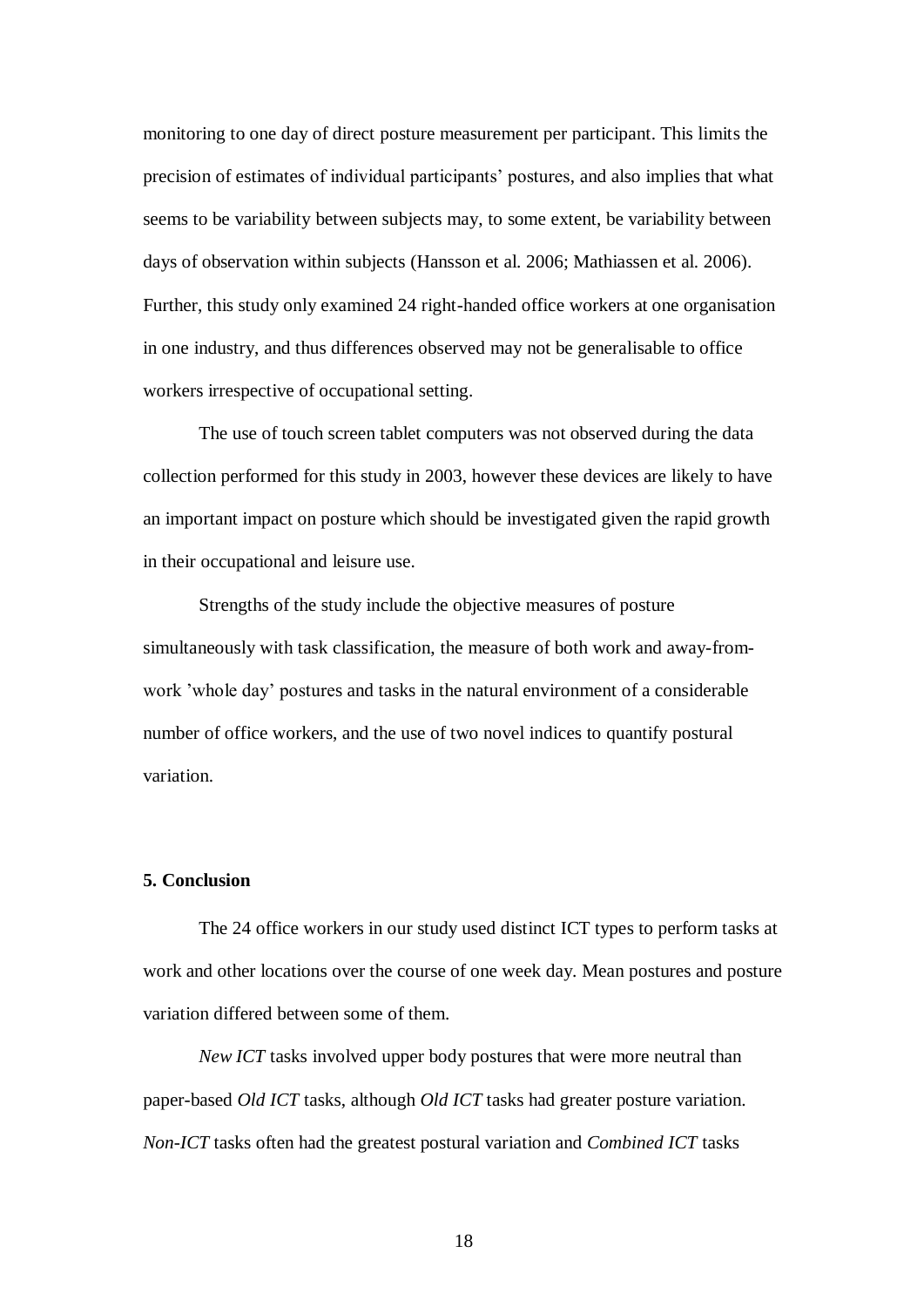involving simultaneous use of paper and electronic technology were often associated with the least neutral postures and the least variation. Interspersing tasks involving distinct ICT, in particular *Non-ICT* tasks, could increase overall whole-day exposure variation among office workers and may therefore be a useful strategy to reduce their risks for developing musculoskeletal complaints.

### **Acknowledgements**

The authors thank Paul Davey for writing the LabVIEW™ software program used in data processing, and James Lyra for assistance with observations. A National Health and Medical Research Council of Australia Public Health Scholarship and a research grant from the Western Australian Occupational Therapists' Registration Board supported this study.

## **References**

- Aarås, A., G. Horgen, H. Bjørset, O. Ro, and H. Walsøe. 2001. "Musculoskeletal, Visual and Psychosocial Stress in VDU Operators Before and After Multidisciplinary Ergonomic Interventions. A 6-years Prospective Study - Part II." *Ergonomics* 32: 559-571.
- Arvidsson, I., I. Balogh, I., G.-Å. Hansson, K. Ohlsson, I. Åkesson, & C. Nordander, 2012. "Rationalization in Meat Cutting - Consequences on Physical Workload." *Applied Ergonomics,* 43: 1026-1032.
- Arvidsson, I., G-Å. Hansson, SE. Mathiassen, and S. Skerfving. 2006. "Changes in Physical Workload with Implementation of Mouse-Based Information Technology in Air Traffic Control." *International Journal of Industrial Ergonomics* 36: 613-622.
- Azar, N. R., C.A. Godin, D.M. Andrews, and J.P. Callaghan. 2010. "Three-Dimensional Peak and Cumulative L4/L5 Spine Loads and Trunk Postures During Non-Occupational Tasks." *Occupational Ergonomics* 9: 127-139.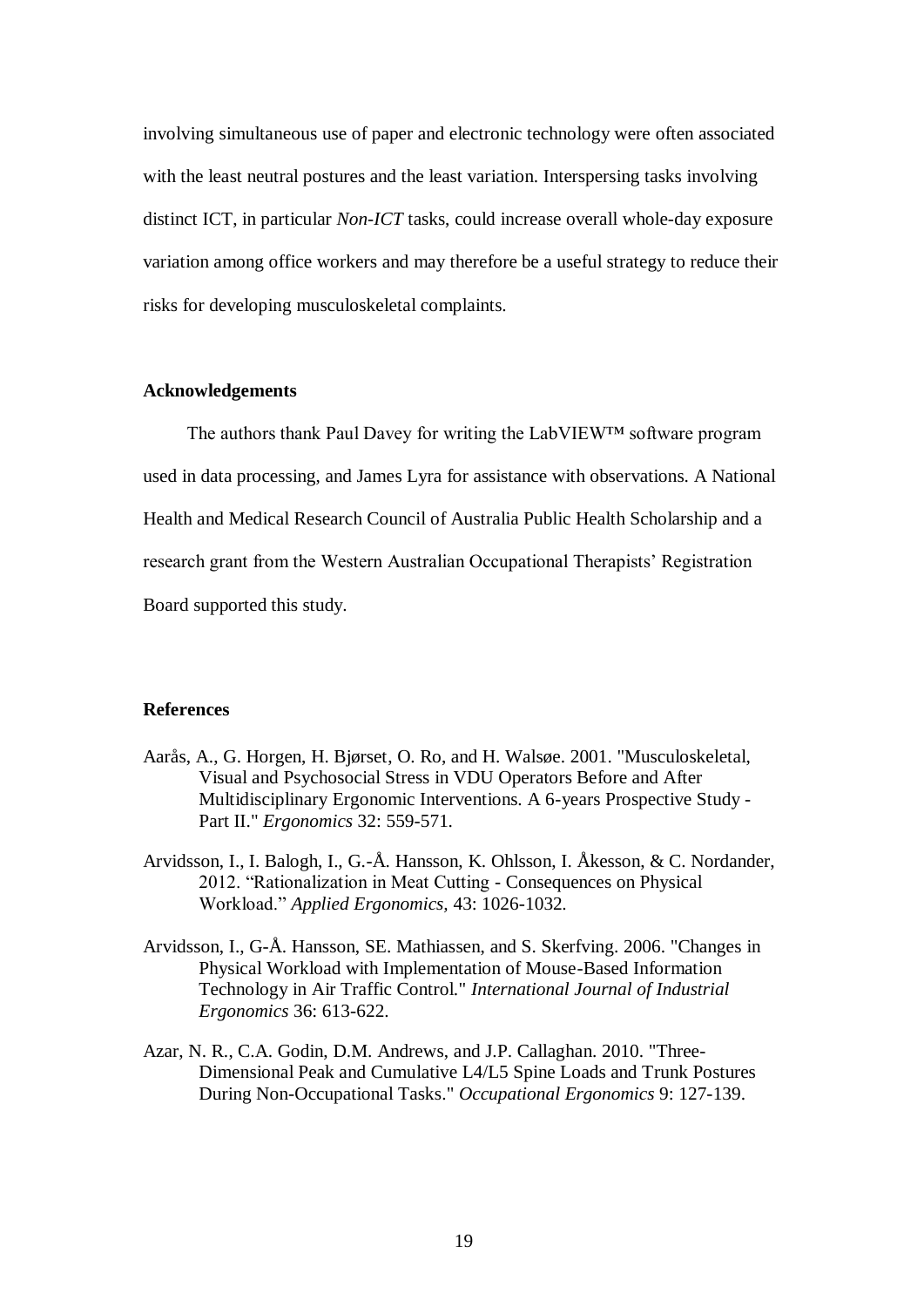- Balci, R., and F. Aghazadeh. 2003. "The Effect of Work-Rest Schedules and Type of Task on the Discomfort and Performance of VDT Users." *Ergonomics* 46: 455-465.
- Bao, S., SE. Mathiassen, and J. Winkel. 1996. "Ergonomic Effects of a Management-Based Rationalization in Assembly Work - A Case Study." *Applied Ergonomics* 2789-99.
- Bland, J., and D. Altman. 1995. "Multiple Significance Tests: The Bonferroni Method." *British Medical Journal* 310: 170.
	- Brewer, S., D Eerd, B.C. Amick III, E Irvin, K Daum, F Gerr, J Moore, K Cullen, and D Rempel. 2006. "Workplace Interventions to Prevent Musculoskeletal and Visual Symptoms and Disorders Among Computer Users: A Systematic Review. *Journal of Occupational Rehabilitation*, 16: 317-350.
- Briggs, A., L. Straker, and A. Greig. 2004. "Upper Quadrant Postural Changes of School Children in Response to Interaction with Different Information Technologies." *Ergonomics* 47: 790-819.
- Bruno Garza, J., B Eijckelhof, P Johnson, S Raina, P Rynell, M Huysmans, J van Dieën, A van der Beek, B Blatter, and J Dennerlein. 2012. "Observed Differences in Upper Extremity Forces, Muscle Efforts, Postures, Velocities and Accelerations Across Computer Activities in a Field Study of Office Workers." *Ergonomics* 55: 670-681.
- Ciccarelli, M., L. Straker, SE. Mathiassen, and C. Pollock. 2011a. "ITKids Part II: Variation of Postures and Muscle Activity in Children Using Different Information and Communication Technologies." *Work* 38:413-427.
- Ciccarelli, M., L. Straker, SE. Mathiassen, and C. Pollock. 2011b. "Diversity of Occupations and Technologies Used by Office Workers At and Away From Work." *Ergonomics* 54: 1017-1028.
- Cole, D., and I. Rivilis. 2004. "Individual Factors and Musculoskeletal Disorders: A Framework for Their Consideration." *Journal of Electromyography & Kinesiology* 14: 121-127.
- Delisle, A., D Imbeau, B Santos, A Plamondon, and Y Montpetit. 2004. "Left-Handed Versus Right-Handed Computer Mouse Use: Effect on Upper-Extremity Posture." *Applied Ergonomics 35*: 21-28.
- Delisle, A., C. Larivière, A. Plamondon, and D. Imbeau. 2006. "Comparison of Three Computer Office Workstations Offering Forearm Support: Impact on Upper Limb Posture and Muscle Activation." *Ergonomics* 10: 139-60.
- Evans, O., and K. Patterson. 2000. "Predictors of Neck and Shoulder Pain in Non-Secretarial Computer Users." *International Journal of Industrial Ergonomics* 26: 357-365.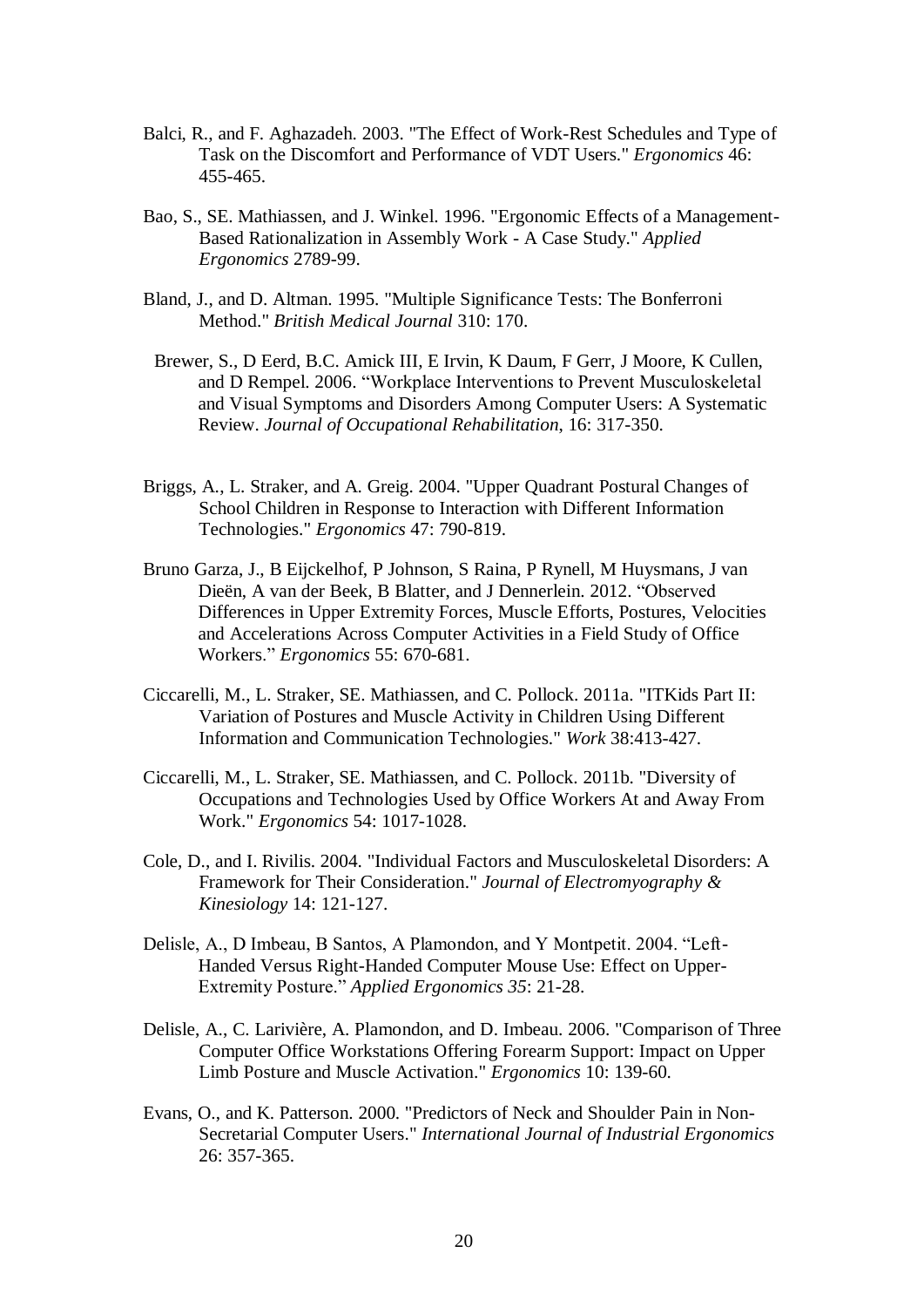- Feise, R. 2002. "Do Multiple Outcome Measures Require P-Value Adjustment?" *BMC Medical Research Methodology* 2: 8.
- Fernström, E., and C. Åborg. 1999. "Alterations in Shoulder Muscle Activity Due to Changes in Data Entry Organisation." *International Journal of Industrial Ergonomics* 23: 231-40.
- Fernström, E., and M. Ericson. 1996. "Upper-arm elevation during office work." *Ergonomics*, 39: 1221-1230.
- Forde, M., L. Punnett, and D.H. Wegman. 2002. "Pathomechanisms of Work-Related Musculoskeletal Disorders: Conceptual Issues." *Ergonomics* 45: 619-630.
- Fredriksson, K., L. Alfredsson, C. Thorbjörnsson, L. Punnett, A. Toomingas, M. Torgén, and Å. Kilbom. 2000. "Risk Factors for Neck and Shoulder Disorders: A Nested Case-Control Study Covering a 24-Year Period." *American Journal of Industrial Medicine* 38: 516-528.
- Gerr, F., M. Marcus, and C. Monteilh. 2004. "Epidemiology of Musculoskeletal Disorders Among Computer Users: Lesson Learned From the Role of Posture and Keyboard Use." *Journal of Electromyography & Kinesiology* 14: 25-31.
- Griffiths, K., M. Mackey, and B. Adamson. 2007. "The Impact of a Computerized Work Environment on Professional Occupational Groups and Behavioural and Physiological Risk Factors for Musculoskeletal Symptoms: A Literature Review." *Journal of Occupational Rehabilitation* 17: 743-765.
- Hansson, G-Å., I. Arvidsson, K. Ohlsson, C. Nordander, SE. Mathiassen, S. Skerfving, and I. Balogh. 2006. "Precision of Measurements of Physical Workload During Standardised Manual Handling. Part II: Inclinometry of Head,Upper Back, Neck and Upper Arms." *Journal of Electromyography & Kinesiology* 16: 125-136.
- Heinrich, J., B. Blatter, and P. Bongers. 2004. "A Comparison of Methods for the Assessment of Postural Load and Duration of Computer Use." *Occupational and Environmental Medicine*, 61:1027-1031.
- Hye-Knudsen, C., B. Schibye, N. Hjortskov, and N. Fallentin. 2004. "Trunk Motion Characterstics During Different Patient Handling Tasks." *International Journal of Industrial Ergonomics* 33: 327-337.
- IJmker, S., M Huysmans, A van der Beek, D Knol, W van Mechelen, P Bongers, and B Blatter. 2010. "Software-Recorded and Self-Reported Duration of Computer Use in Relation to the Onset of Severe Arm-Wrist-Hand Pain and Neck-Shoulder Pain." *Occupational and Environmental Medicine* 68, 502- 509.
- Ijmker, S., J Leijssen, B Blatter, A van der Beek, W van Mechelen, and P Bongers. 2008. "Test-Retest Reliability and Validity of Self-Reported Duration of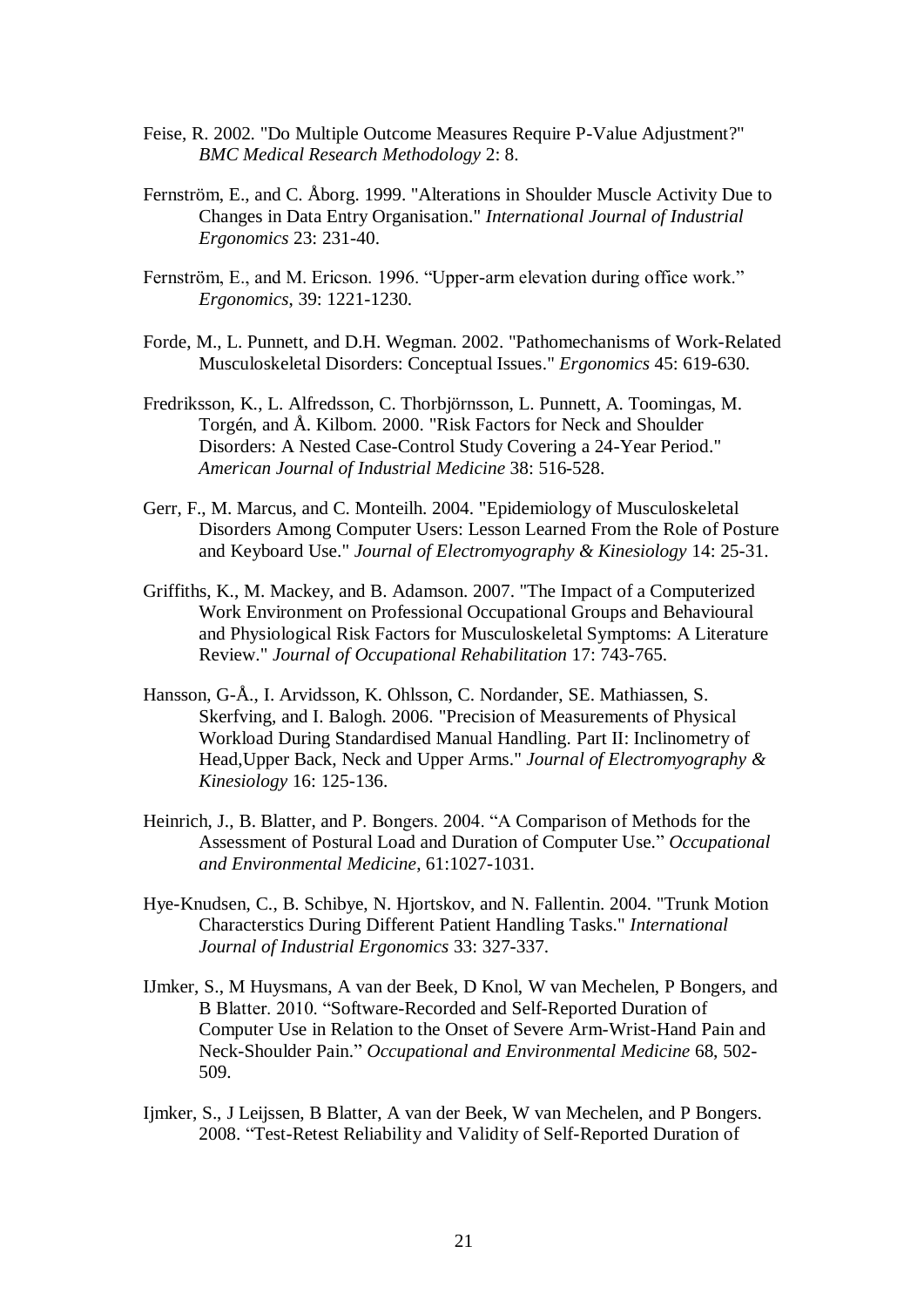Computer Use at Work." *Scandinavian Journal of Work, Health & Environment* 34: 113-119.

- Jansen, J.P., A. Burdorf, and E. Steyerberg. 2001. "A Novel Approach for Evaluating Level, Frequency and Duration of Lumbar Posture Simultaneously During Work." *Scandinavian Journal of Work, Environment and Health* 27: 373-380.
- Katz, J., B.C. Amick, B. Carroll, C. Hollis, A. Fossel, and C. Coley. 2000. "Prevalence of Upper Extremity Musculoskeletal Disorders in College Students." *American Journal of Medicine* 109: 586-588.
- Kazmierczak, K., SE. Mathiassen, M. Forsman, and J. Winkel. 2005. "An Integrated Analysis of Ergonomics and Time Consumption in Swedish 'Craft-Type' Car Disassembly." *Applied Ergonomics* 36: 263-273.
- Keyserling, W. 2000. "Workplace Risk Factors and Occupational Musculoskeletal Disorders, Part 1: A Review of Biomechanical and Psychophysical Research on Risk Factors Associated with Low-Back Pain." *AIHAJ: Journal for the Science of Occupational and Environmental Health and Safety* 61: 39-50.
- Korpinen, L., R Pääkkönen, and F Gobba. 2013. "Self-Reported Neck Symptoms and Use of Personal Computers, Laptops and Cell Phones Among Finns Aged 18- 65." *Ergonomics* 56: 1134-1146.
- Liao, M-H., and C.G. Drury. 2000. "Posture, Discomfort and Performance in a VDT Task." *Ergonomics* 43: 345-359.
- Maslen, B., and L. Straker. 2009. "A Comparison of Posture and Muscle Activity Means and Variation Amongst Young Children, Older Children and Young Adults Whilst Working with Computers." *Work* 32: 311-320.
- Mathiassen, SE. 2006. "Diversity and Variation in Biomechanical Exposure: What is it, and Why Would We Like to Know?" *Applied Ergonomics* 37: 419-427.
- Mathiassen, SE., T. Möller, and M. Forsman. 2003. "Variability in Mechanical Exposure Within and Between Individuals Performing a Highly Constrained Industrial Work Task." *Ergonomics* 46: 800-824.
- Mathiassen, SE., and V. Paquet. 2010. "The Ability of Limited Exposure Sampling to Detect Effects of Interventions that Reduce the Occurrence of Pronounced Trunk Inclination." *Applied Ergonomics* 41: 295-304.
- Mathiassen, SE., and J. Winkel. 1991. "Quantifying Variation in Physical Load Using Exposure-Vs-Time Data." *Ergonomics* 34: 1455-1468.
- McLean, L., M. Tingley, R. Scott, and J. Rickards. 2001. "Computer Terminal Work and the Benefit of Microbreaks." *Applied Ergonomics* 32: 225-237.
- Möller, T., SE. Mathiassen, H. Franzon, and S. Kihlberg. 2004. "Job Enlargement and Mechanical Exposure Variability in Cyclic Assembly Work." *Ergonomics* 47: 19-40.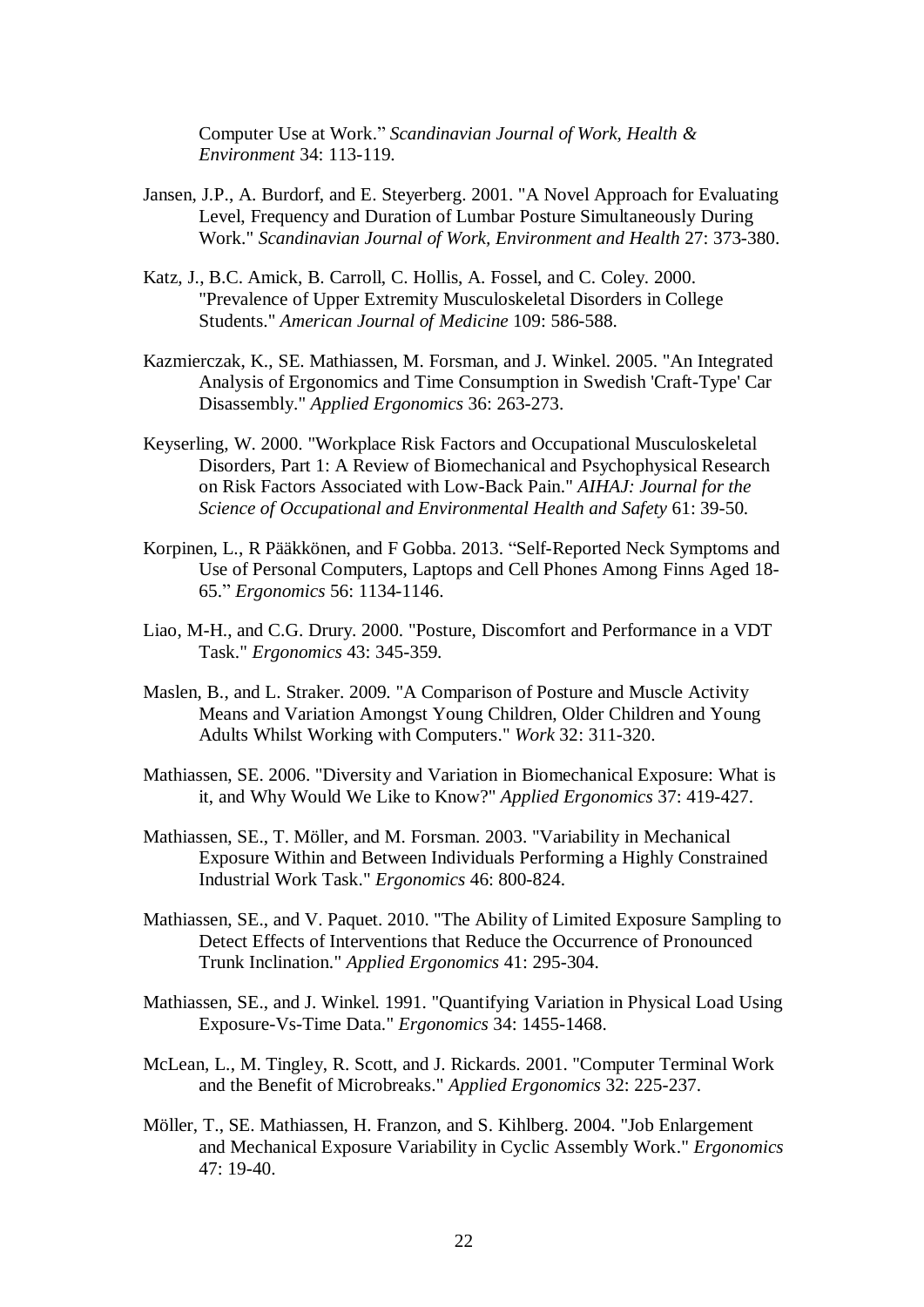- Mork, P., and R. Westgaard. 2005. "Long-Term Electromyographic Activity in Upper Trapezius and Low Back Muscles of Women with Moderate Physical Activity." *Journal of Applied Physiology* 99: 570-578.
- Paquet, V, L Punnett, S Woskie, and B Buchholz. 2005. "Reliable Exposure Assessment Strategies for Physical Ergonomics Stressors in Construction and Other Non-Routinized Work." *Ergonomics* 48: 1200-19.
- Perneger, T. 1998. "What's Wrong with Bonferroni Adjustments?" *British Medical Journal* 316: 1236–1238. .
- Psihogios, J , C Sommerich, G Mirka, and S Moon. 2001. "A Field Evaluation of Monitor Placement Effects in VDT Users." *Applied Ergonomics* 32: 313-25.
- Richter, J, S Mathiassen, H Slijper, E Over, and M Frens. 2009. "Differences in Muscle Load Between Computer and Non-Computer Work Among Office Workers." *Ergonomics* 52: 1540-1555.
- Seghers, J, A Jochem, and A Spaepen. 2003. "Posture, Muscle Activity and Muscle Fatigue in Prolonged VDT Work at Different Screen Height Settings." *Ergonomics* 46: 714-730.
- Sommerich, C, S Joines, and J. Psihogios. 2001. "Effects of Computer Monitor Viewing Angle and Related Factors on Strain, Performance, and Preference Outcomes." *Human Factors* 43: 39-55.
- Straker, L., R. Burgess-Limerick, C. Pollock, K. Murray, K. Netto, J. Coleman, and R. Skoss. 2008. "The Impact of Computer Display Height and Desk Design on 3D Posture During Information Technology Work by Young Adults." *Journal of Electromyography and Kinesiology* 18: 336-349.
- Straker, L., A. Campbell, J. Coleman, M. Ciccarelli, and W. Dankaerts. 2010. "In Vivo Laboratory Validation of the Physiometer: A Measurement System for Long Term Recording of Posture and Movements in the Work Place." *Ergonomics* 53: 672-684.
- Straker, L., and SE. Mathiassen. 2009. "Increased Physical Work Loads in Modern Work – A Necessity for Better Health and Performance?" *Ergonomics* 52: 1215-1225.
- Svendsen, S., SE. Mathiassen, and J. Bonde. 2005. "Task Based Exposure Assessment in Ergonomic Epidemiology: A Study of Upper Arm Elevation in the Jobs of Machinists, Car Mechanics, and House Painters." *Occupational and Environmental Medicine* 62: 18-27.
- Szeto, G., L. Straker, and P. O'Sullivan. 2005. "A Comparison Of Symptomatic and Asymptomatic Office Workers Performing Monotonous Keyboard Work—2: Neck and Shoulder Kinematics." *Manual Therapy* 10: 281-291.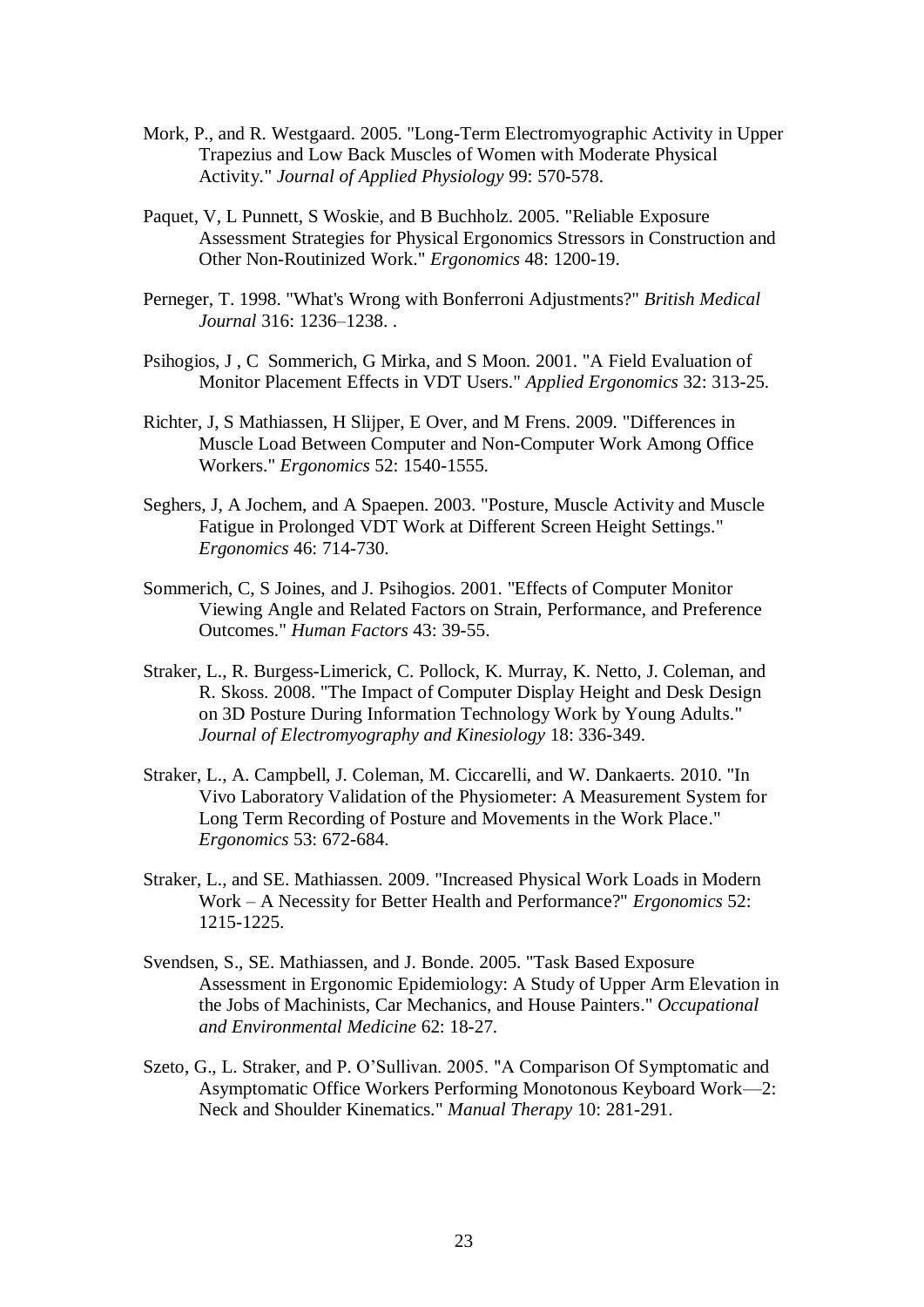- Torgén, M., C-H. Nygård, and Å. Kilbom. 1995. "Physical Work Load, Physical Capacity and Strain Among Elderly Female Aides in Home-Care Service." *European Journal of Applied Physiology* 71: 444-452.
- van der Beek, A., J. Kuiper, M. Dawson, A. Burdorf, P. Bongers, and M. Frings-Dresen. 1995. "Sources of Variance in Exposure to Nonneutral Trunk Postures in Varying Work Situations." *Scandinavian Journal of Work, Health & Environment* 21: 215-22.
- van der Windt, D., E. Thomas, D. Pope, A. de Winter, G. MacFarlane, L. Bouter, and A.J. Silman. 2000. "Occupational Risk Factors for Shoulder Pain: A Systematic Review." *Occupational and Environmental Medicine* 57: 422-442.
- Vi, P. 2006. "A Field Study Investigating The Effects of a Rebar-Tying Machine on Trunk Flexion, Tool Usability and Productivity." *Ergonomics* 49: 1437-1455.
- Village, J. 2005. "Musculoskeletal Disorders of the Upper Extremity Associated with Computer Work: A Systematic Review." *Occupational Ergonomics* 5: 205.
- Vroman, K., and N. MacRae. 2001. "Non-Work Factors Associated with Musculoskeletal Upper Extremity Disorders Among Women: Beyond the Work Environment." *Work* 17: 3-9.
- Wærsted, M., R. Bjørklund, and R. Westgaard. 1991. "Shoulder Muscle Tension Induced By Two VDU-Based Tasks of Different Complexity." *Ergonomics* 34: 137-150.
- Wahlström, J., SE. Mathiassen, P. Liv, P. Hedlund, C. Ahlgren, and M.Forsman. 2010. "Upper Arm Postures and Movements in Female Hairdressers Across Four Full Working Days." *Annals of Occupational Hygiene* 1-11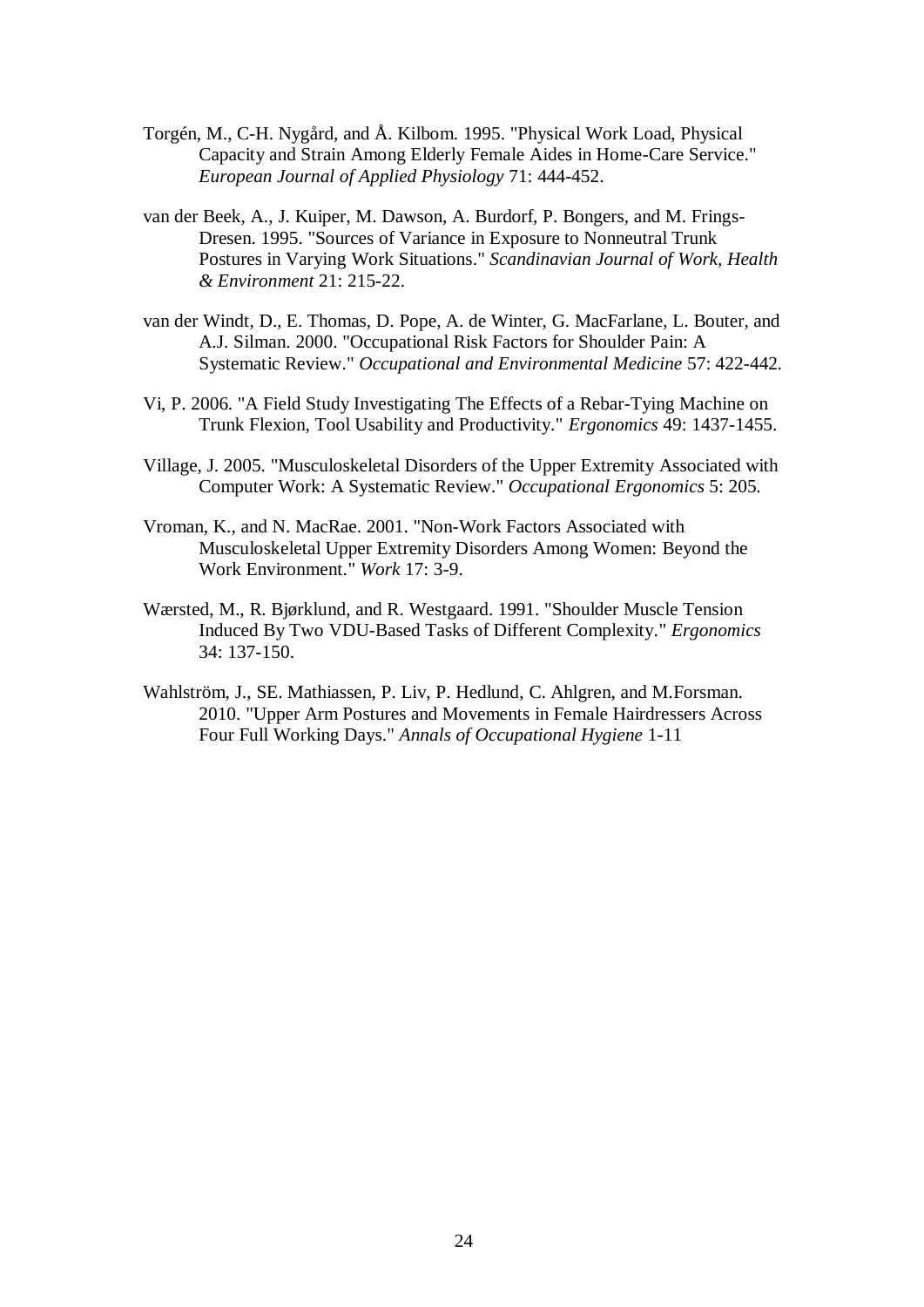# **Table captions**

Table 1. Group mean (SD between participants) of individual mean postures across the whole day and when using different ICT types.

Table 2**.** Group mean (SD between participants) of individual APDF(90-10) rangeof postures across the whole day and when using different ICT types

Table 3. Group mean (SD between participants) of posture EVA standard deviations  $(EVA_{(sd)})$  across the whole day and when using different ICT types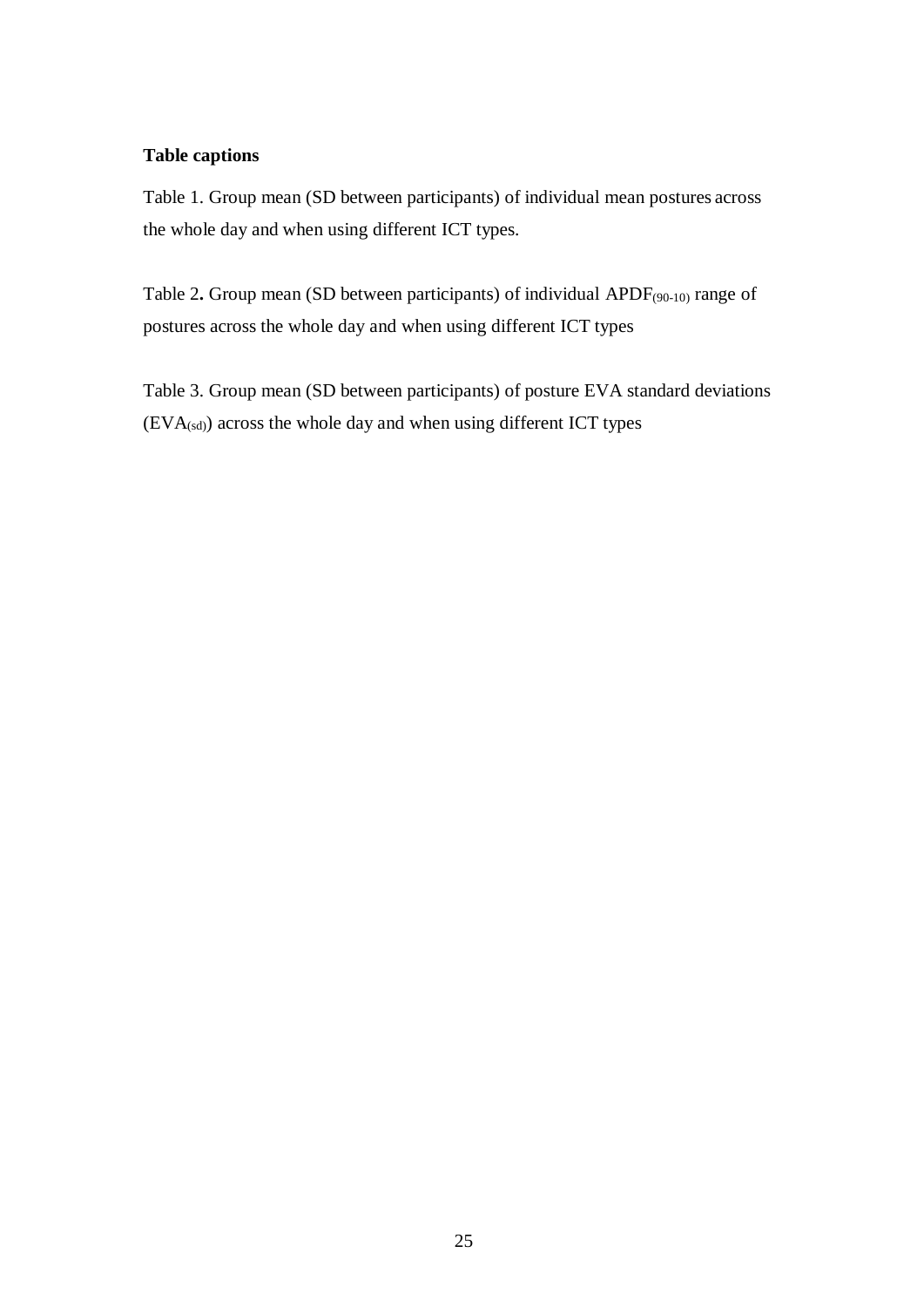|                              |             |                | Type<br><b>ICT</b>   | <b>RANOVA</b>     |                    |                                  |
|------------------------------|-------------|----------------|----------------------|-------------------|--------------------|----------------------------------|
| <b>Posture</b>               | Whole day   | Old            | <b>New</b>           | Combined          | Non                |                                  |
| Arm Abduction                | 13.4(5.0)   | 12.3 $(5.0)^a$ | 13.0 $(6.0)^a$       | 12.5 $(6.7)^a$    | $13.6(5.6)^{a}$    | $F_{2,5,55,0}$ = 0.46; p = .674  |
| Arm Flexion                  | 10.4(3.5)   | 7.0 $(5.6)^a$  | $10.0 (6.3)^{a,b}$   | 7.9 $(9.1)^{a,b}$ | 11.6 $(4.7)^b$     | $F_{2,1,46.5} = 3.09; p = .053$  |
| Arm Elevation                | 18.8(3.7)   | 16.8 $(4.4)^a$ | 18.1 $(5.3)^{a,b}$   | 16.8 $(6.7)^a$    | 20.0 $(4.5)^b$     | $F_{2,0,44,4} = 2.88$ ; p = .066 |
| <b>Head Flexion</b>          | 9.7(6.1)    | 17.6 $(8.6)^a$ | 8.8 $(6.7)^b$        | 16.6 $(12.3)^{a}$ | $8.2 (6.2)^{b}$    | $F_{2,3,50.9} = 15.23$ ; p <.001 |
| <b>Head Lateral Bending</b>  | $-0.5(4.2)$ | 2.2 $(5.8)^a$  | $-0.8$ $(3.9)^{b,c}$ | 1.6 $(8.7)^{ac}$  | $-1.2$ $(4.5)^{b}$ | $F_{1.9,41.2} = 4.98; p = .013$  |
| <b>Trunk Flexion</b>         | 11.8(5.7)   | 16.7 $(7.0)^a$ | $12.2(6.9)^{b}$      | 12.1 $(7.0)^b$    | $10.8(5.6)^b$      | $F_{3,66.0} = 9.46$ ; p < .001   |
| <b>Trunk Lateral Bending</b> | 0.7(3.8)    | $1.7(6.0)^a$   | $0.4(3.6)^{ab}$      | 1.1 $(4.2)^{ab}$  | $0.6(4.2)^{b}$     | $F_{1,6, 35,3} = 0.86; p = .411$ |

Table 1. Group mean (SD between participants) of individual mean postures (degrees with respect to calibrated neutral [zero] posture) across the whole day and when using different ICT types.

Negative values for head and trunk lateral bending indicate bending to the left.

*a,b,c* ICT type categories sharing the same letter were not significantly different; (planned contrast,  $p \le 0.05$ ).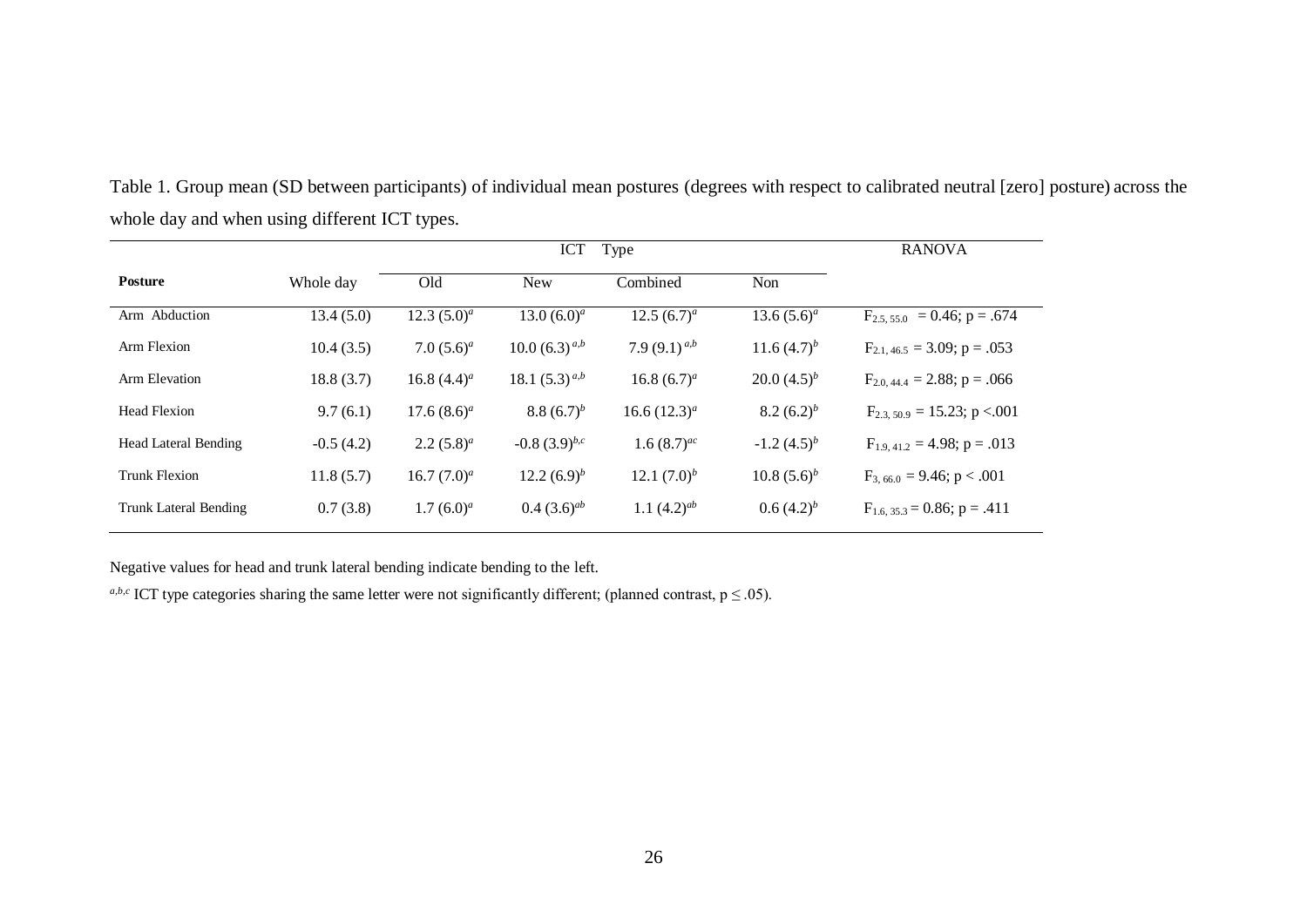| Table 2. Group mean (SD between participants) of individual APDF <sub>(90-10)</sub> range of postures (degrees with respect to calibrated neutral [zero] |  |
|----------------------------------------------------------------------------------------------------------------------------------------------------------|--|
| posture) across the whole day and when using different ICT types                                                                                         |  |

|                              |            | <b>ICT</b><br>Type |                   |                     |                    | <b>RANOVA</b>                      |
|------------------------------|------------|--------------------|-------------------|---------------------|--------------------|------------------------------------|
| Posture                      | Whole Day  | Old                | <b>New</b>        | Combined            | <b>Non</b>         |                                    |
| Arm Abduction                | 28.6(8.8)  | 24.1 $(8.0)^a$     | $21.9(8.7)^a$     | 20.1 $(9.4)^a$      | 33.0 $(11.0)^b$    | $F_{2.5.55.7} = 9.78$ ; p < .001   |
| Arm Flexion                  | 45.4(8.9)  | 37.7 $(7.6)^a$     | 36.0 $(10.4)^a$   | 32.9 $(11.0)^a$     | 51.8 $(11.0)^b$    | $F_{3,66} = 20.18$ ; p < .001      |
| Arm Elevation                | 34.4(7.4)  | $27.5(6.7)^a$      | $26.2(8.7)^{a,b}$ | 22.1 $(8.9)^b$      | 40.3 $(9.5)^c$     | $F_{3.66} = 20.46$ ; p < .001      |
| <b>Head Flexion</b>          | 40.7(7.5)  | 46.6 $(10.0)^a$    | 31.6 $(9.8)^b$    | 35.2 $(16.4)^{b,c}$ | 42.0 $(8.2)^{a,c}$ | $F_{2.1,47.1} = 11.08$ ; p < .001  |
| Head Lateral Bending         | 24.9(5.5)  | 30.5 $(6.7)^a$     | 18.3 $(6.3)^b$    | 20.1 $(8.0)^b$      | $26.3(5.8)^c$      | $F_{3.66} = 22.61$ ; p < .001      |
| <b>Trunk Flexion</b>         | 33.7(11.0) | 30.0 $(9.8)^a$     | 27.1 $(9.4)^a$    | 22.8 $(10.9)^b$     | $35.0(12.5)^c$     | $F_{3.66} = 9.35$ ; p < .001       |
| <b>Trunk Lateral Bending</b> | 17.8(10.7) | 17.3 $(9.9)^a$     | 3.5 $(1.5)^b$     | $12.4(6.0)^c$       | 18.8 $(10.9)^a$    | $F_{1.6, 36.2} = 23.00$ ; p < .001 |

APDF(90-10) values increase when variation increases.

*a,b,c* ICT type categories sharing the same letter were not significantly different; (planned contrast,  $p \le 0.05$ ).